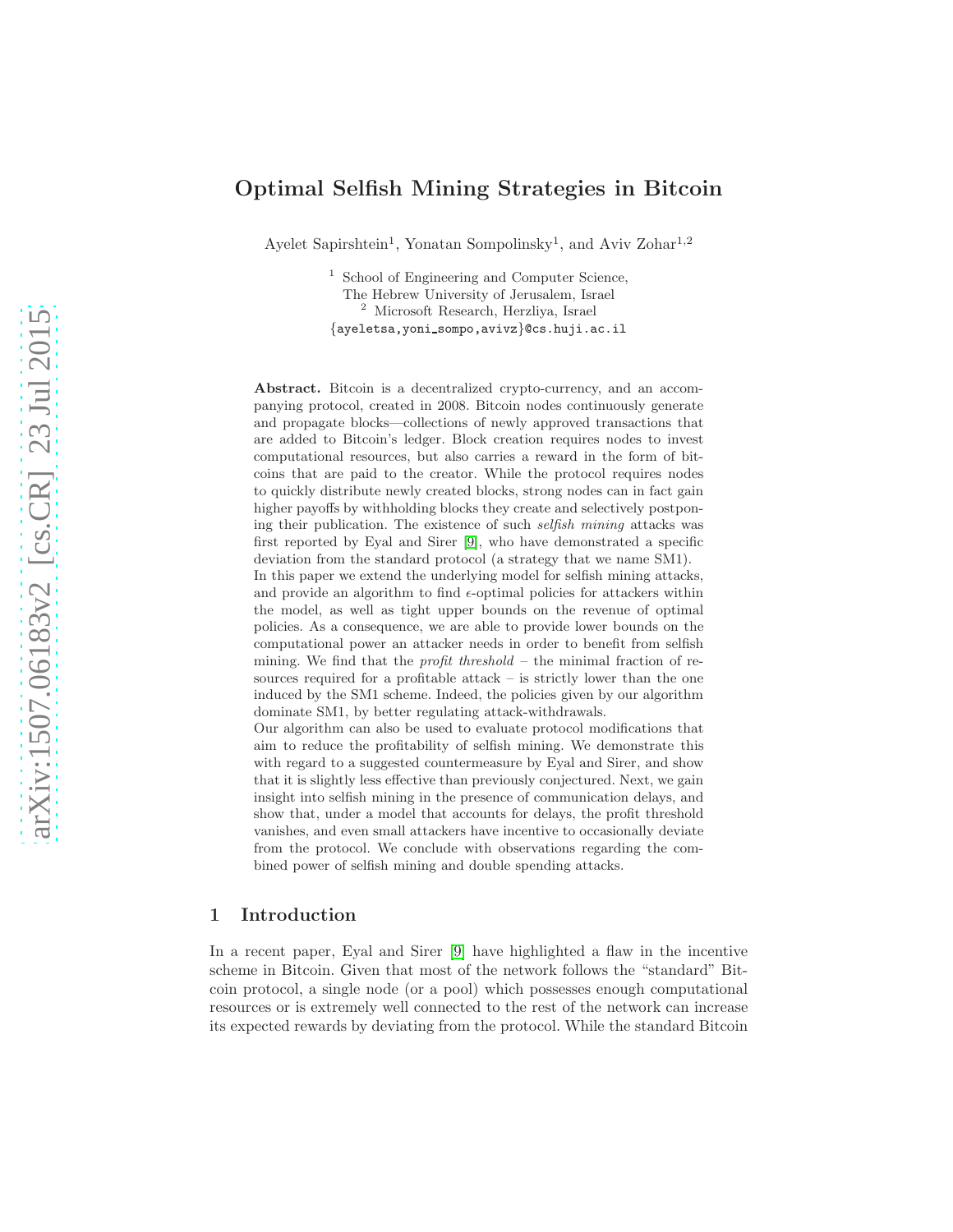protocol requires nodes to immediately publish any block that they find to the rest of the network, Eyal and Sirer have shown that participants can selfishly increase their revenue by selectively withholding blocks. Their strategy, which we denote SM1, thus shows that Bitcoin as currently formulated is not incentive compatible.

On the positive side, SM1 (under the model of Eyal and Sirer) becomes profitable only when employed by nodes that posses a large enough share of the computational resources, and are sufficiently well connected to the rest of the network.[3](#page-1-0) It is important to note, however, that SM1 is not the optimal bestresponse to honest behaviour, and situations in which SM1 is not profitable may yet have other strategies that are better than strict adherence to the protocol. Our goal in this paper is to better understand the conditions under which Bitcoin is resilient to selfish mining attacks. To this end, we must consider other possible deviations from the protocol, and to establish bounds on their profitability.

The role of incentives in Bitcoin should not be underestimated: Bitcoin transactions are confirmed in batches, called blocks whose creation requires generating the solution to computationally expensive proof-of-work "puzzles". The security of Bitcoin against the reversal of payments (so-called double spending attacks) relies on having more computational power in the hands of honest nodes. Block creation (which is also known as mining), is rewarded in bitcoins that are given to the block's creator. These rewards incentivize more honest participants to invest additional computational resources in mining, and thus support the security of Bitcoin.

When all miners follow the Bitcoin protocol, a single miner's share of the payoffs is equal to the fraction of computational power that it controls (out of the computational resources of the entire network). However, Selfish mining schemes allow a strong attacker to increase its revenue at the expense of other nodes. This is done by exploiting the conflict-resolution rule of the protocol, according to which only one chain of blocks can be considered valid, and only blocks on the valid chain receive rewards; the attacker creates a deliberate fork, and (sometimes) manages to force the honest network to abandon and discard some of its blocks.

The consequences of selfish mining attacks are potentially destructive to the Bitcoin system. A successful attacker becomes more profitable than honest nodes, and is able to grow steadily.<sup>[4](#page-1-1)</sup> It may thus eventually drive other nodes out of the system. Profits from selfish mining increase as more computational power is held by the attacker, making its attack increasingly effective, until it eventually holds over 50% of the computational resources in the network. At this point, the attacker is able to collect all block rewards, to mount successful double spending attacks at will, and to block any transaction from being processed (this is known as the 50% attack).

<sup>3</sup> This can partly explain why selfish mining attacks have not been observed in the Bitcoin network thus far.

<span id="page-1-1"></span><span id="page-1-0"></span> $^4$  Growth is achieved either by buying more hardware, in the case of a single attacker, or by attracting more miners, in the case of a pool.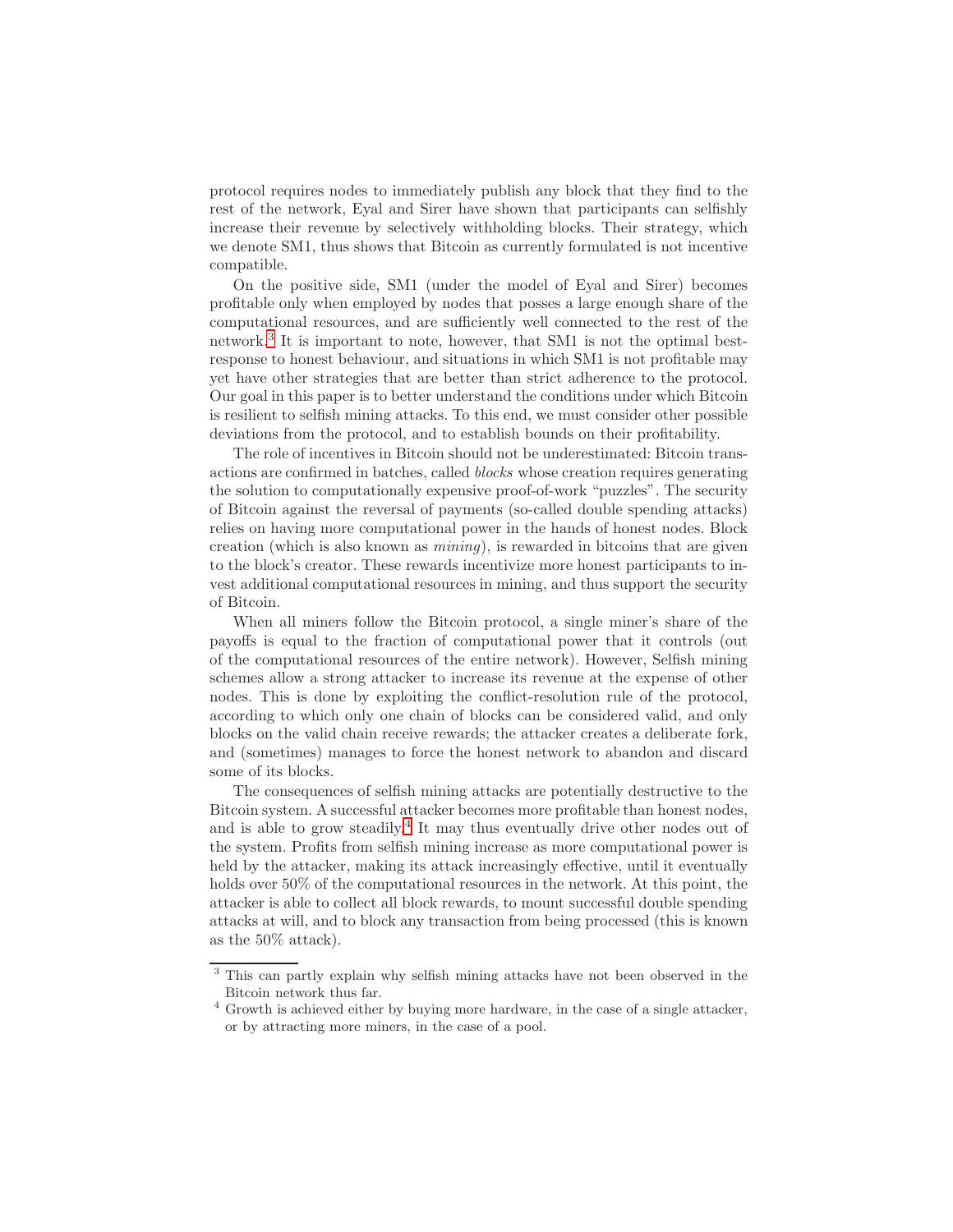We summarize the contributions of this paper as follows:

- 1. We provide an efficient algorithm that computes an  $\epsilon$ -optimal selfish mining policy for any  $\epsilon > 0$ , and for any parametrization of the model in [\[9\]](#page-20-0) (i.e., one that maximizes the revenue of the attacker up to an error of  $\epsilon$ , given that all other nodes are following the standard Bitcoin protocol). We prove the correctness of our algorithm and analyze its error bound. We further verify all strategies generated by the algorithm in a selfish mining simulator that we have designed to this end.
- 2. Using our algorithm we show that, indeed, there are selfish mining strategies that earn more money and are profitable for smaller miners compared to SM1. The gains are relatively small (see Fig. [1](#page-3-0) below). This can be seen as a positive result, lower bounding the amount of resources needed for a profitable attacker.
- 3. Our technique allows us to evaluate different protocol modifications that were suggested as countermeasures for selfish mining. We do so for the solution suggested by Eyal and Sirer, in which miners that face two chains of equal weight choose the one to extend uniformly at random. We show that this modification unexpectedly enhances the power of medium-sized attackers, while limiting strong ones, and that unlike previously conjectured, attackers with less than 25% of the computational resources can still gain from selfish mining.
- 4. We show that in a model that accounts for the delay of block propagation in the network, the threshold vanishes: there is always a successful selfish mining strategy that earns more than honest mining, regardless of the size of the attacker.
- 5. We discuss the interaction between selfish mining attacks and double spending attacks. We demonstrate how any attacker for which selfish mining is profitable can execute double spending attacks bearing no costs. This sheds light on the security analysis of Satoshi Nakamoto [\[14\]](#page-20-1), and specifically, on the reason that it cannot be used to show high attack costs, and must instead only bound the probability of a successful attack.

Below, we depict the results of our analysis, namely, the revenue achieved by optimal policies compared to that of SM1 as well as the profit threshold of the protocol. In the following,  $\alpha$  stands for the attacker's relative hashrate, and  $\gamma$ is a parameter representing the communication capabilities of the attacker: the fraction of nodes to which it manages to send blocks first in case of a block race (see Section [2](#page-4-0) for more details). Figure [1](#page-3-0) depicts the revenue of an attacker under three strategies: Honest mining, which adheres to the Bitcoin protocol, SM1, and the optimal policies obtained by our algorithm. The three graphs correspond to  $\gamma = 0, 0.5, 1$ . We additionally illustrate the curve of  $\alpha/(1-\alpha)$ , which is an upper bound on the attacker's revenue, achievable only when  $\gamma = 1$  (see Section [3\)](#page-8-0). Figure [2](#page-4-1) depicts the profit threshold for each  $\gamma$ : If the attacker's  $\alpha$  is below the threshold then Honest mining is the most profitable strategy. For comparison, we depict the thresholds induced by SM1 as well.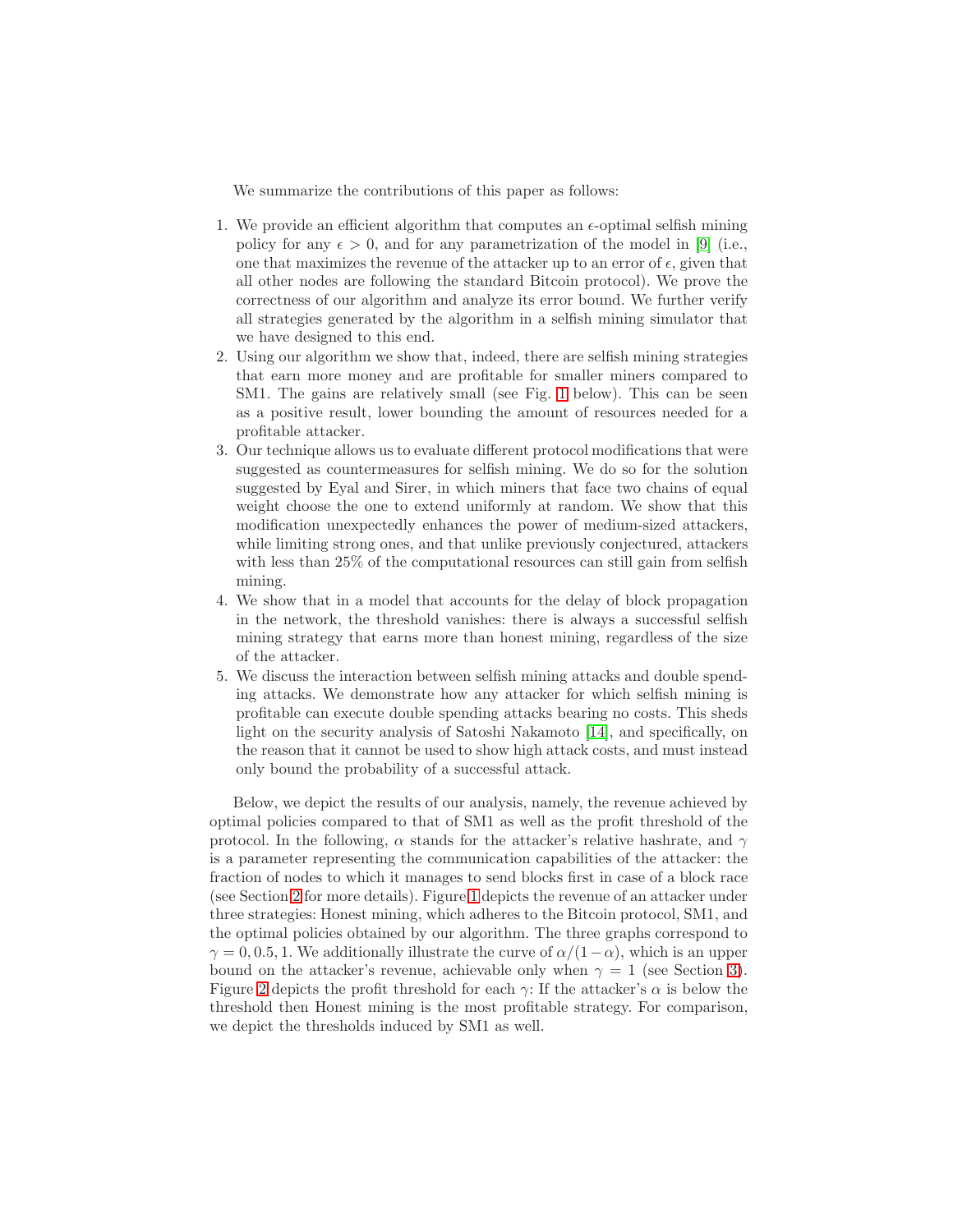

<span id="page-3-0"></span>Fig. 1. The  $\epsilon$ -optimal revenue and the computed upper bound, as a function of the attacker's hashrate  $\alpha$ , compared to SM1, honest mining, and to the hypothetical bound provided in Section [3.](#page-8-0) The graphs differ in the attacker's communication capability,  $\gamma$ , valued 0, 0.5, and 1. The gains of the  $\epsilon$ -optimal policies are very close to the computed upper bound, except when  $\alpha$  is close to 0.5, in case which the truncation-imposed loss is apparent. See also Table [2.](#page-12-0)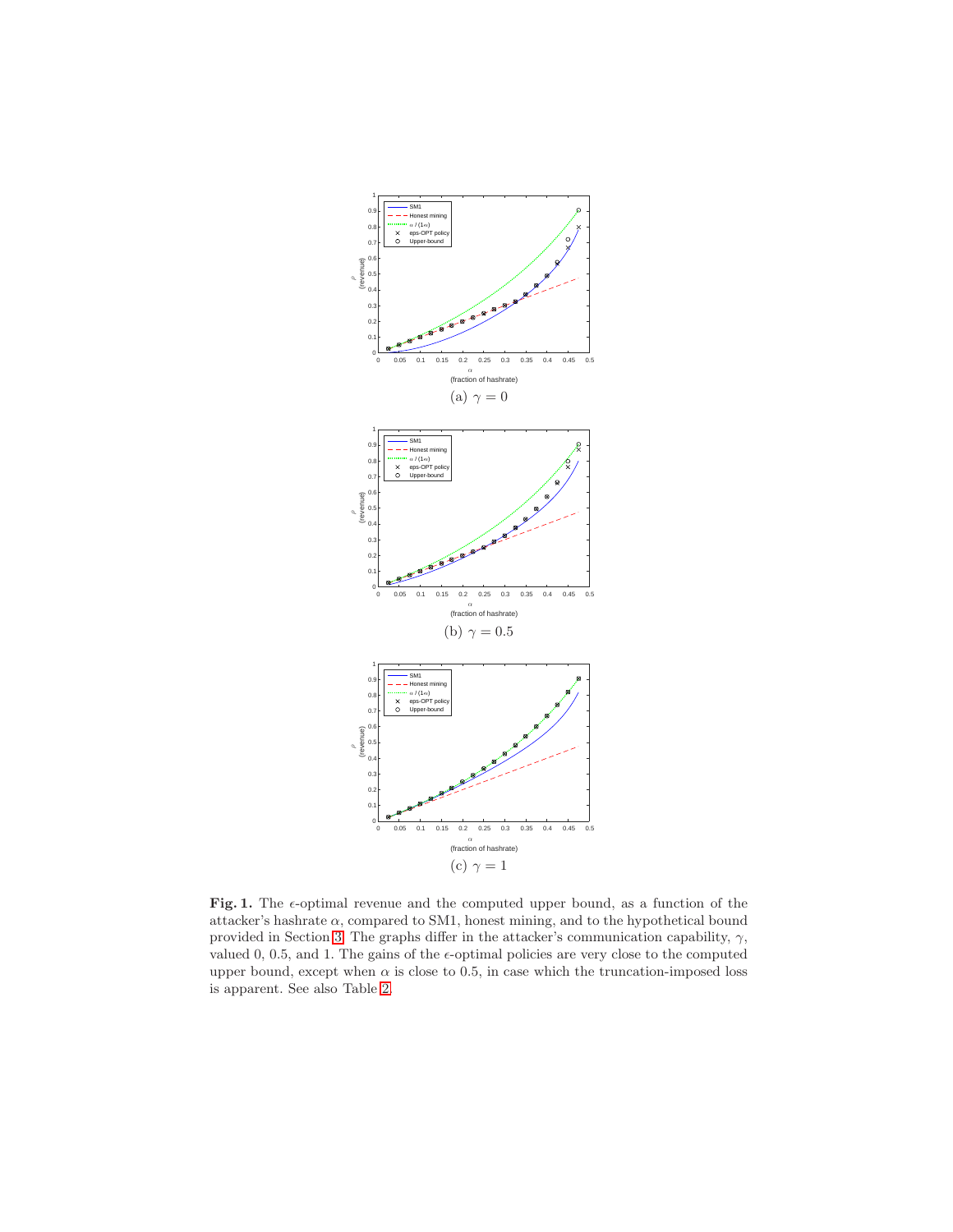

<span id="page-4-1"></span>Fig. 2. The profit thresholds induced by optimal policies, and by SM1, as a function of  $\gamma$ . Thresholds at higher  $\gamma$  values match that of SM1 (but still, optimal strategies for these values earn more than SM1, once above the threshold).

The remainder of the paper is structured as follows: We begin by presenting our model, based principally on Eyal and Sirer's [\[9\]](#page-20-0) (Section [2\)](#page-4-0). Section [3](#page-8-0) shows a theoretical bound on the attacker's revenue. In Section [4](#page-8-1) we describe our algorithm to find optimal policies and values. In Section [5](#page-12-1) we discuss more results, e.g., the optimal policies. Section [6](#page-15-0) analyzes selfish mining in networks with delays. Section [7](#page-18-0) discusses the interaction between selfish mining and double spending. We conclude with discussing related work (Section [8\)](#page-19-0).

### <span id="page-4-0"></span>2 Model

We follow and extend the model of [\[9\]](#page-20-0), to explicitly consider all actions available to the attacker at any given point in time.

We assume that the attacker controls a fraction  $\alpha$  of the computational power in the network, and that the honest network thus has a  $(1 - \alpha)$  fraction. Communication of newly created blocks is modeled to be much faster than block creation, so no blocks are generated while others are being transmitted.[5](#page-4-2)

Blocks are created in the network according to a Poisson process with rate λ. Every new block is generated by the attacker with probability α, or by the honest network with probability  $(1-\alpha)$ . The honest network follows the Bitcoin protocol, and always builds its newest block on top of the longest known chain.

<span id="page-4-2"></span><sup>5</sup> This is justified by Bitcoin's 10 minute block creation interval which is far greater than the propagation time of blocks in the network. This assumption is later removed when we consider networks with delay.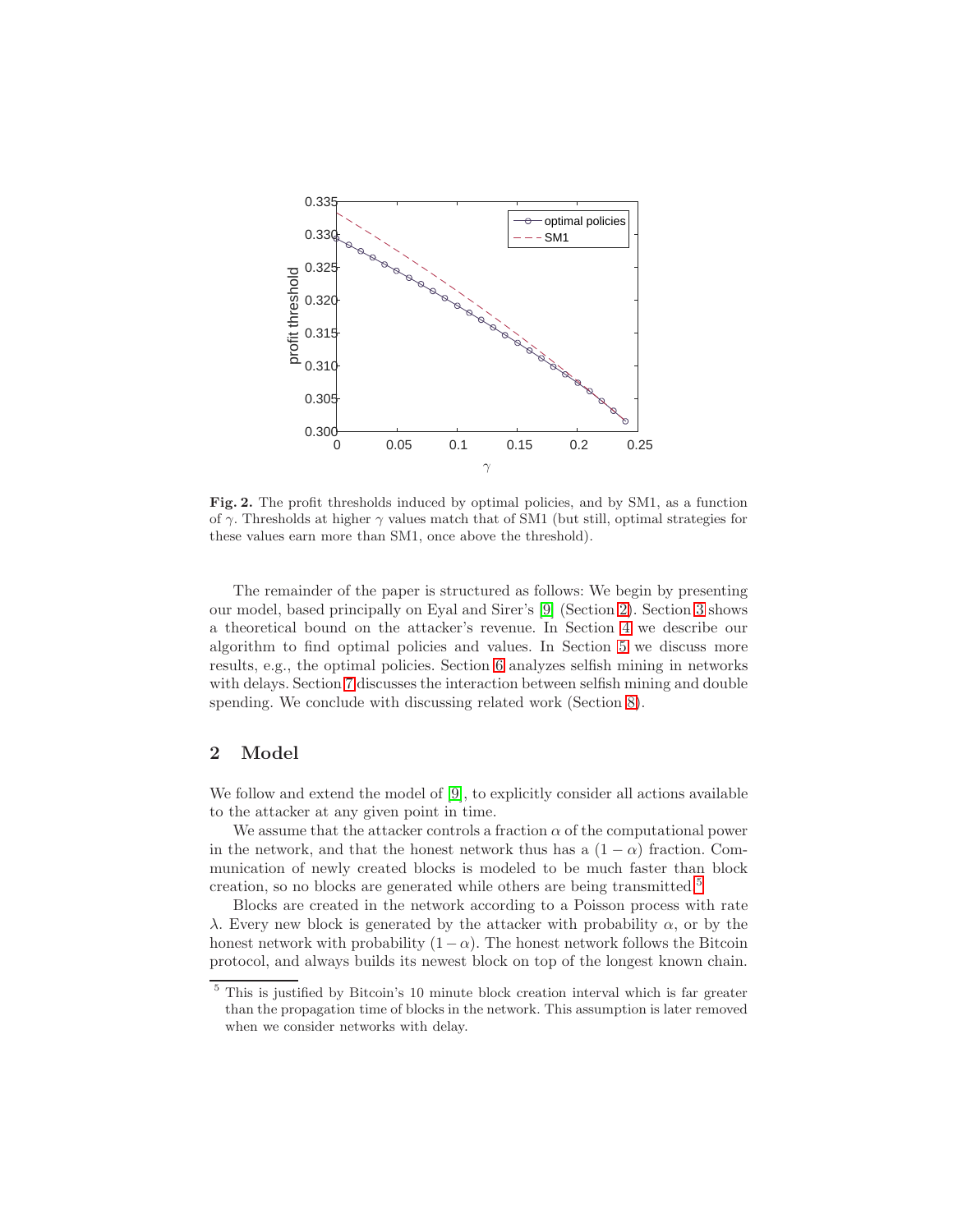Once an honest node adopts a block, it will discard it only if a strictly longer competing chain exists. Ties are thus handled by each node according to the order of arrival of blocks. Honest nodes immediately broadcast blocks that they create.

Blocks generally form a tree structure, as each block references a single predecessor (with the exception of the first block that is called the genesis block). Since the honest nodes adopt the longest chain, blocks generate rewards for their creator only if they are eventually part of the longest chain in the block tree (all blocks can be considered revealed eventually).

To model the communication capabilities of the attacker, we assume that whenever it learns that a block has been released by the network, it is able to transmit an alternative block which will arrive first at nodes that possess a fraction  $\gamma$  of the computational power of the honest network (the attacker must have prepared this block in advance in order to be able to deliver it quickly enough). Thus, if the network is currently propagating a block of height  $h$ , and the attacker has a competing block of the same height, it is able to get  $\gamma \cdot (1-\alpha)$ of the computational power (owned by honest nodes) to adopt this block.

The attacker does not necessarily follow the Bitcoin protocol. Rather, at any given time  $t$ , it may choose to invest computational power in creating blocks that extend any existing block in history, and may withhold blocks it has created for any amount of time. A general selfish mining strategy dictates, therefore, two key behaviours: which block the attacker attempts to extend at any time t, and which blocks are released at any given time. However, given that all block creation events are driven by memoryless processes and that broadcast is modeled as instantaneous, any rational decision made by the attacker may only change upon the creation of a new block. The mere passage of time without block creation does not otherwise alter the expected gains from future outcomes.<sup>[6](#page-5-0)</sup> Accordingly, we model the entire decision problem faced by an attacker using a discrete-time process in which each time step corresponds to the creation of a block. The attacker is thus asked to decide on a course of action immediately after the creation of each block, and this action is pursued until the next event occurs.

Instead of directly modeling the primitive actions of block extension and publication on general block trees, we can limit our focus to "reasonable" strategies where the attacker maintains a single secret branch of blocks that diverged from the network's chain at some point. (We show that this limitation is warranted and that this limited strategy space still generates optimal attacks in Appendix [A\)](#page-21-0). Blocks before that point are agreed upon by all participants. Accordingly, we must only keep track of blocks that are after the fork, and of the accumulated reward up to the fork. We denote by a the number of blocks that have been built by the attacker after the latest fork, and by  $h$  the number of those built by honest nodes.

Formally, if all other participants are following the standard protocol, the attacker faces a single-player decision problem of the form  $M := \langle S, A, P, R \rangle$ ,

<span id="page-5-0"></span><sup>6</sup> See Section [6](#page-15-0) for the implication of delayed broadcasting.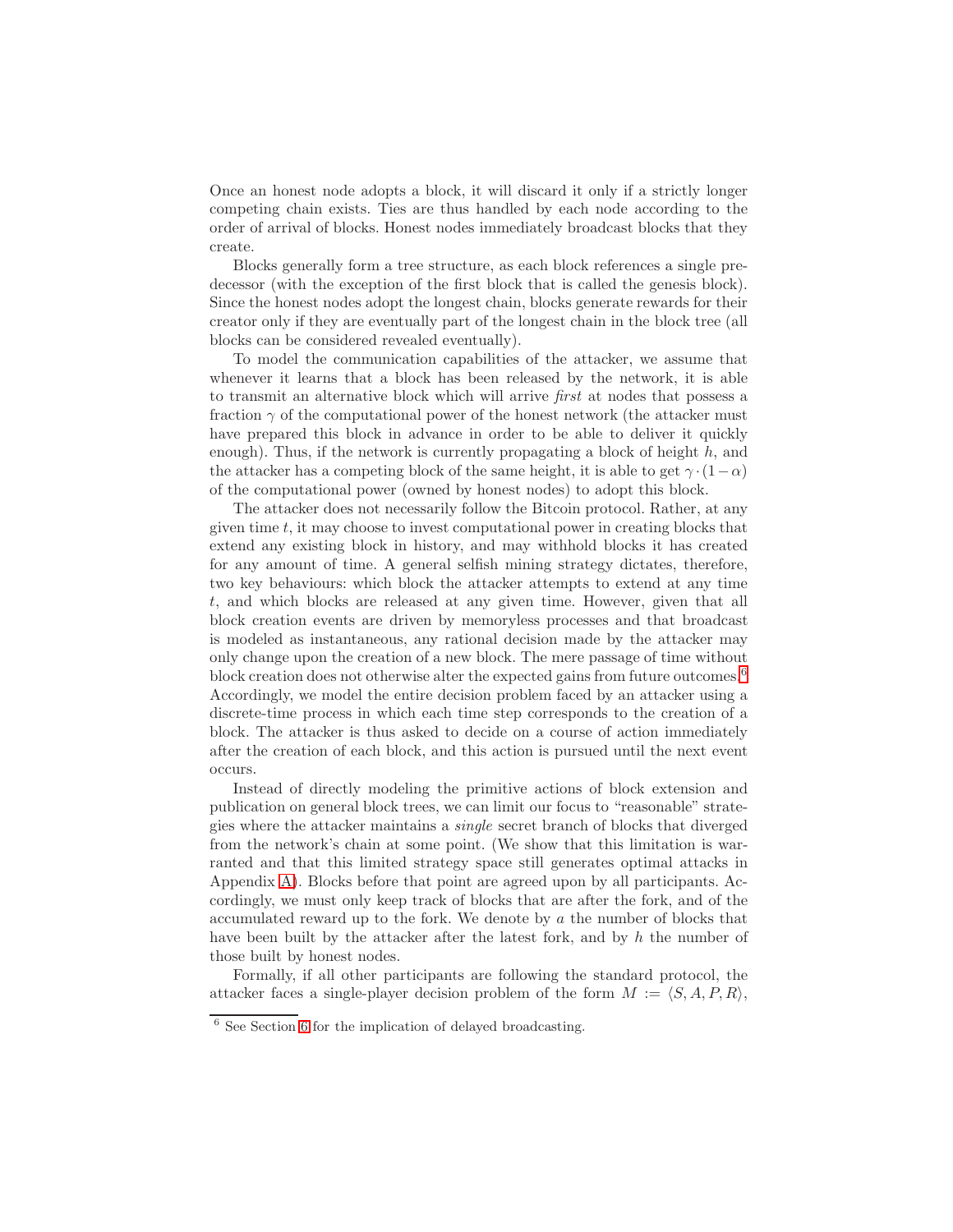where S is the state space, A the action space,  $P$  a stochastic transition matrix that describes the probability of transitioning between states, and  $R$  the reward matrix. Though similar in structure, we do not regard  $M$  as an MDP, since the objective function is nonlinear: The player aims to maximize its share of the accepted blocks, rather than the absolute number of its own accepted ones; its goal is to have a greater return-on-investment than its counterparts.[7](#page-6-0)

Actions. We begin with the description of the action space A, which will motivate the nontrivial construction of the state space.

- **Adopt**. The action *adopt* is always feasible, and represents the attacker's acceptance of the honest network's chain. The a blocks in the attacker's current chain are discarded.
- Override. The action override represents the publication of the attacker's blocks, and is feasible whenever  $a > h$ .
- Match. This action represents the case where the most recent block was built by the honest network, and the attacker now publishes a conflicting block of the same height. This action is not always feasible (the attacker must have a block prepared in advance to execute such a race). The statespace explicitly encodes the feasibility status of this action (see below).
- Wait. Lastly, the *wait* action, which is always feasible, implies that the attacker does not publish new blocks, but keeps working on its branch until a new block is built.

**State Space.** The state space, denoted  $S$ , is defined by 3-tuples of the form  $(a, h, fork)$ . The first two entries represent the lengths of the attacker's chain and the honest network's chain, built after the latest fork (that is, above the most recent block accepted by all). The field fork obtains three values, dubbed irrelevant, relevant and active. State of the form  $(a, h, relevant)$  means that the previous state was of the form  $(a, h-1, \cdot)$ ; this implies that if  $a \geq h$ , match is feasible. Conversely,  $(a, h, irrelevant)$  denotes the case where the previous state was  $(a - 1, h, \cdot)$ , rendering match now ineffective, as all honest nodes received already the h'th block. The third label, active, represents the case where the honest network is already split, due to a previous *match* action; this information affects the transition to the next state, as described below. We will refer to states as  $(a, h)$  or  $(a, h, \cdot)$ , in contexts where the fork label plays no effective role.

Transition and Reward Matrices. In order to keep the time averaging of rewards in scale, every state transition corresponds to the creation of a new block. The initial state  $X_0$  is  $(1, 0, irrelevant)$  w.p.  $\alpha$  or  $(0, 1, irrelevant)$  w.p.  $(1 - \alpha)$ . Rewards are given as elements in  $\mathbb{N}^2$ , where the first entry represents blocks of the attacker that have been accepted by all parties, and the second one, similarly, for those of the honest network.

The transition matrix  $P$  and reward matrix  $R$  are succinctly described in Table [1.](#page-7-0) Largely, an adopt action "resets" the game, hence the state following

<span id="page-6-0"></span><sup>7</sup> Another possible motivation for this is the re-targeting mechanism in Bitcoin. When the block creation rate in the network is constant, the adaptive re-targeting implies that the attacker will also increase its absolute payoff, in the long run.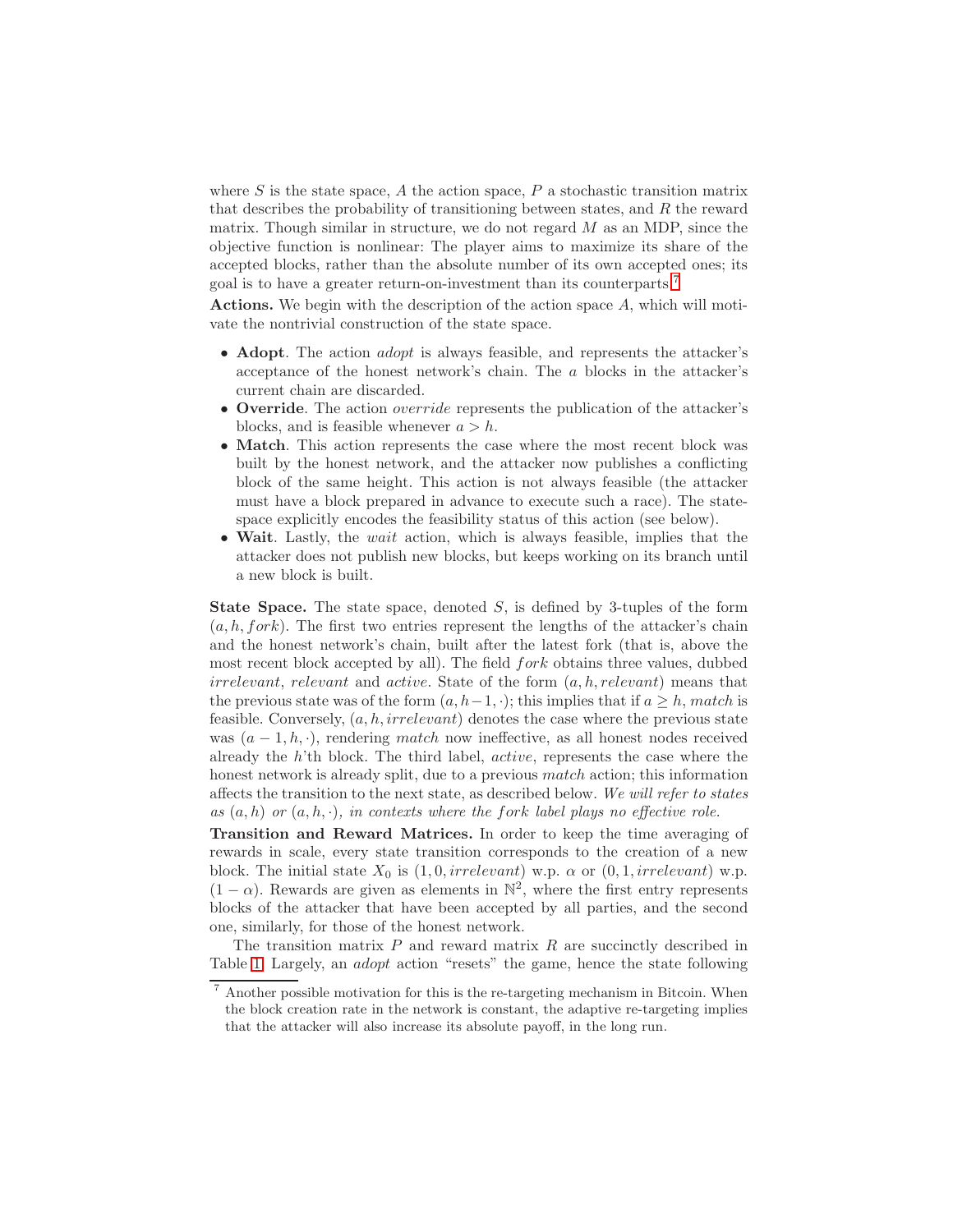it has the same distribution as  $X_0$ ; its immediate reward is h in the coordinate corresponding to the honest network. An override reduces the attacker's secret chain by  $h+1$  blocks, which it publishes, and which the honest network accepts. This bestows a reward of  $h + 1$  blocks to the attacker. The state following a match action depends on whether the next block is created by the attacker  $(\alpha)$ , by honest nodes working on their branch of the chain  $((1 - \gamma) \cdot (1 - \alpha))$ , or by an honest node which accepted the sub-chain that the attacker published  $(\gamma \cdot (1-\alpha))$ . In the latter case, the attacker has effectively overridden the honest network's previous chain, and is awarded h accordingly.

<span id="page-7-0"></span>**Table 1.** A description of the transition and reward matrices  $P$  and  $R$  in the decision problem  $M$ . The third column contains the probability of transiting from the state specified in the left-most column, under the action specified therein, to the state on the second one. The corresponding two-dimensional reward (the reward of the attacker and that of the honest nodes) is specified on the right-most column.

| State $\times$ Action                | <b>State</b>         | Probability                   | Reward       |  |
|--------------------------------------|----------------------|-------------------------------|--------------|--|
| $(a, h, \cdot), adopt$               | (1,0, irrelevant)    | $\alpha$                      | (0,h)        |  |
|                                      | (0, 1, irrelevant)   | $1-\alpha$                    |              |  |
| $(a, h, \cdot), override^{\dagger}$  | $(a-h,0,irrelevant)$ | $\alpha$                      | $(h + 1, 0)$ |  |
|                                      | $(a-h-1,1,relevant)$ | $1-\alpha$                    |              |  |
| (a, h, irrelevant), wait             | $(a+1,h,irrelevant)$ | $\alpha$                      | (0,0)        |  |
| (a, h, relevant), wait               | $(a, h+1, relevant)$ | $1-\alpha$                    | (0,0)        |  |
| (a, h, active), wait                 | $(a+1,h,active)$     | $\alpha$                      | (0,0)        |  |
| $(a, h, relevant), match^{\ddagger}$ | $(a-h, 1, relevant)$ | $\gamma \cdot (1-\alpha)$     | (h,0)        |  |
|                                      | $(a, h+1, relevant)$ | $(1-\gamma) \cdot (1-\alpha)$ | (0,0)        |  |

<sup>†</sup> feasible only when  $a \geq h$ <sup>#</sup> feasible only when  $a \geq h$ 

Objective Function. As explained in the introduction, the attacker aims to maximize its relative revenue, rather than its absolute one as usual in MDPs. Let  $\pi$  be a policy of the player; we will write  $\pi(a, h, fork)$  for the action that  $\pi$ dictates be taken at state  $(a, h, fork)$ . Denote by  $X_t^{\pi}$  the state visited by time t under  $\pi$ , and let  $r(x, y, \pi) = (r^1(x, y, \pi), r^2(x, y, \pi))$  be the immediate reward from transiting from state x to state y, under the action dictated by  $\pi$ .  $X_t^{\pi}$  will denote the *t*'th state that was visited. We will abbreviate  $r_t(X_t^{\pi}, X_{t+1}^{\pi}, \pi)$  and write simply  $r_t(\pi)$  or even  $r_t$ , when context is clear. The objective function of the player is its relative payoff, defined by

<span id="page-7-1"></span>
$$
REV := \mathbb{E}\left[\liminf_{T \to \infty} \frac{\sum_{t=1}^T r_t^1(\pi)}{\sum_{t=1}^T (r_t^1(\pi) + r_t^2(\pi))}\right].\tag{1}
$$

We will specify the parameters of  $REV$  depending on the context (e.g.,  $REV(\pi, \alpha, \gamma)$ ,  $REV(\pi)$ ,  $REV(\alpha)$ , and will occasionally denote the value of REV by  $\rho$ . In addition, for full definiteness of REV, we rule out pathological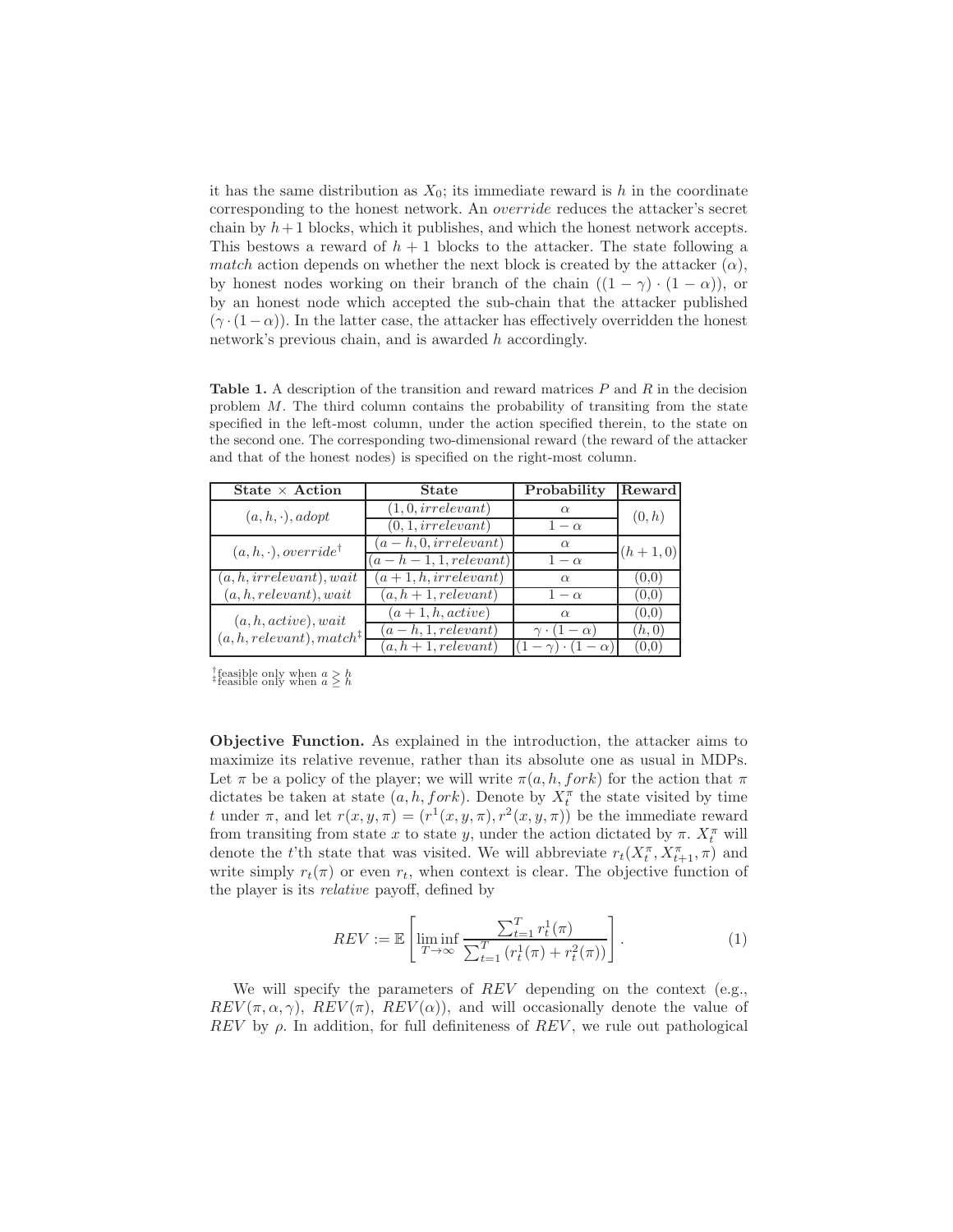behaviours in which the attacker waits forever—formally, the expected time for the next non-null action of the attacker must be finite.

Honset Mining and SM1. We now define two policies of prime interest to this paper. Honest mining is the unique policy which adheres to the protocol at every state. It is defined by

honest mining 
$$
(a, h, \cdot) = \begin{cases} adopt & h > a \\ override & a > h \end{cases}
$$
, (2)

and wait otherwise. Notice that under our model,  $REV$  (honest mining,  $\alpha, \gamma$ ) =  $\alpha$ for all  $\gamma$ .<sup>[8](#page-8-2)</sup> Eyal and Sirer's selfish mining strategy, SM1, can be defined as

$$
SM1(a, h, \cdot) := \begin{cases} adopt & h > a \\ match & h = a = 1 \\ override & h = a - 1 \ge 1 \\ wait & otherwise \end{cases}
$$
 (3)

**Profit threshold.** Keeping the attacker's connectivity capabilities  $(\gamma)$  fixed, we are interested in the minimal  $\alpha$  for which employing dishonest mining strategies becomes profitable. We define the profit threshold by:

<span id="page-8-3"></span>
$$
\hat{\alpha}(\gamma) := \inf_{\alpha} \left\{ \exists \pi \in A : REV(\pi, \alpha, \gamma) > REV(\text{honest mining}, \alpha, \gamma) \right\}.
$$
 (4)

### <span id="page-8-0"></span>3 A Simple Upper Bound

The mechanism implied by the longest-chain rule leads to an immediate bound on the attacker's relative revenue. Intuitively, we observe that the attacker cannot do better than utilizing every block it creates to override one block of the honest network. The implied bound is provided here merely for general insight—it is usually far from the actual maximal revenue.

**Proposition 1.** For any  $\pi$ ,  $REV(\pi, \alpha, \gamma) \leq \frac{\alpha}{1-\alpha}$ . Moreover, this bound is tight, and achieved when  $\gamma = 1$ .

See Appendix [B](#page-22-0) for the proof.

### <span id="page-8-1"></span>4 Solving for the Optimal Policy

Finding an optimal policy is not a trivial task, as the objective function [\(1\)](#page-7-1) is nonlinear, and depends on the entire history of the game. To overcome this we introduce the following method. We assume first that the optimal value of the objective function is  $\rho$ , then construct an infinite un-discounted average reward MDP (with "standard" linear rewards), compute its optimal policy (using standard MDP solution techniques), and if the reward of this policy is zero then it is optimal also in the original decision problem  $M$ . We elaborate on this approach below.

<span id="page-8-2"></span><sup>&</sup>lt;sup>8</sup> Indeed, in networks without delay, honest mining is equivalent to the policy  $\{ adopt if (a, h) = (0, 1) ; override if (a, h) = (1, 0) \},$  as these are the only reachable states. Delays allow other states to be reached, and will be covered in Section [6.](#page-15-0)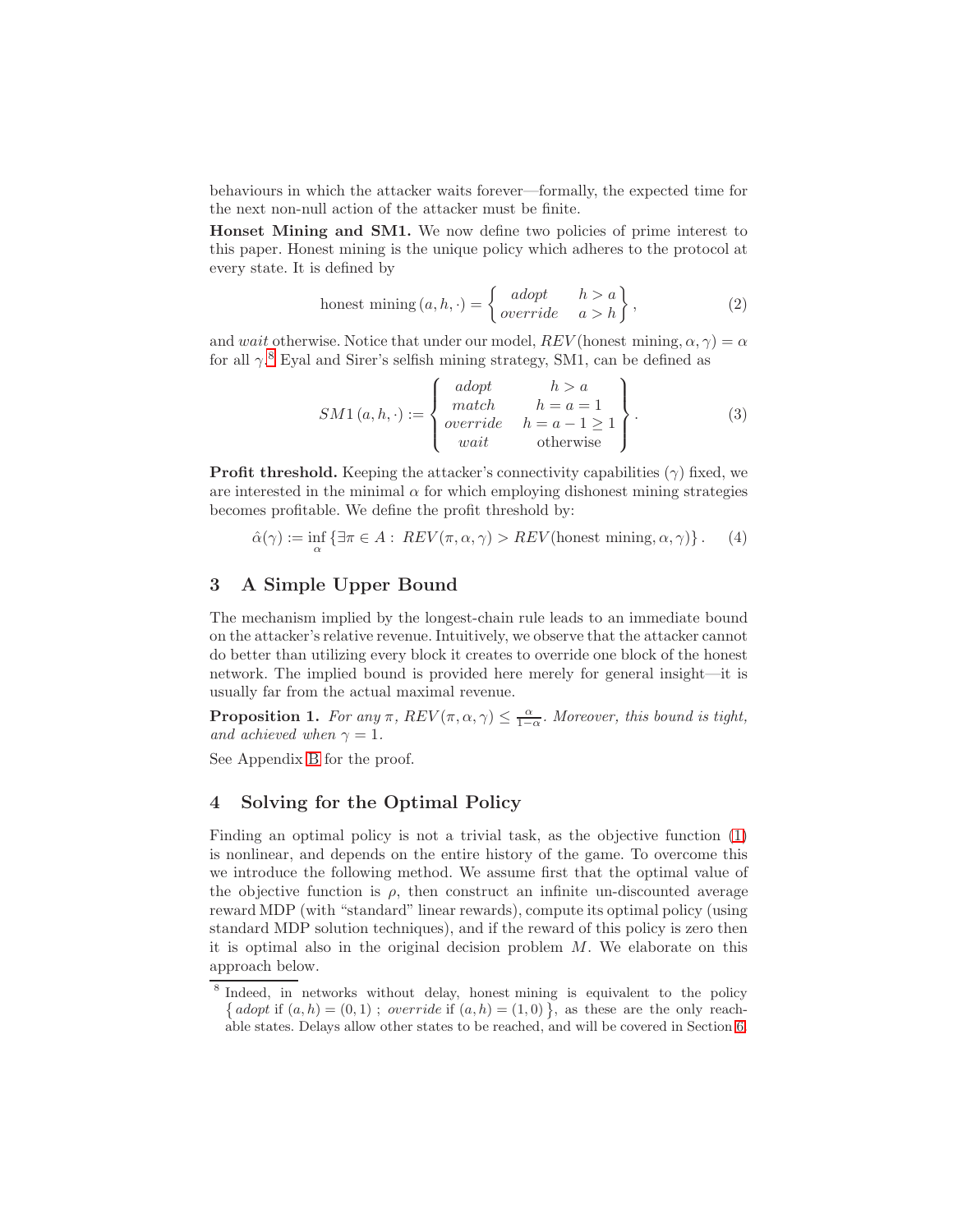#### 4.1 Method

For any  $\rho \in [0,1]$ , define the transformation  $w_{\rho}: \mathbb{N}^2 \to \mathbb{Z}$  by  $w_{\rho}(x,y) :=$  $(1 - \rho) \cdot x - \rho \cdot y$ . Define the MDP  $M_{\rho} := \langle S, A, P, w_{\rho}(R) \rangle$ ; it shares the same state space, actions, and transition matrix as  $M$ , while  $M$ 's immediate rewards matrix is transformed according to  $w<sub>o</sub>$ . For any admissible policy  $\pi$  denote by  $v_{\rho}^{\pi}$  the expected mean revenue under  $\pi$ , namely,

<span id="page-9-2"></span>
$$
v_{\rho}^{\pi} = \mathbb{E}\left[\liminf_{T \to \infty} \frac{1}{T} \sum_{t=1}^{T} w_{\rho}(r_t(\pi))\right],\tag{5}
$$

and by

<span id="page-9-3"></span><span id="page-9-1"></span>
$$
v_{\rho}^* = \max_{\pi \in A} \left\{ v_{\rho}^{\pi} \right\} \tag{6}
$$

the value of  $M_{\rho}$ <sup>[9](#page-9-0)</sup> Our solution method is based on the following proposition:

**Proposition 2.** 1. If for some  $\rho \in [0,1]$ ,  $v_{\rho}^* = 0$ , then any policy  $\pi^*$  obtaining this value (thus maximizing  $v_{\rho}^{\pi}$ ) also maximizes REV, and  $\rho = REV(\pi_{\rho}^{*})$ . 2.  $v_{\rho}^*$  is monotonically decreasing in  $\rho$ .

Following these observations we can utilize the family  $M_{\rho}$  to obtain an optimal policy: We perform a simple search for a  $\rho$  such that the optimal solution of  $M_\rho$  has a value of 0. Since  $v_\rho^*$  is monotonically decreasing, this search can be done efficiently, using binary search. In practice, our algorithm relies on a variation of Proposition [2,](#page-9-1) which will be proven formally in Appendix [C.](#page-23-0)

Due to the fact that the search domain is continuous, practically, one would need to halt the search at a point that is sufficiently close to the actual value, but never exact. Moreover, in practice, MDP solvers can solve only finite state space MDPs, and even then only to a limited degree of accuracy. Our algorithm copes with these computational limitations by using finite MDPs as bounds to the original problem, and by analyzing the potential error that is due to inexact solutions.

### 4.2 Translation to Finite MDPs

We now introduce two families of MDPs, closely related to the family  $M_o$ : Fix some  $T \in \mathbb{N}$ . We define an *under-paying* MDP,  $M_{\rho}^T$ , which differs from  $M_{\rho}$  only in states where  $\max\{a, h\} = T$ , in which it only allows only for the *adopt* action. We denote this modified action space by  $A<sup>T</sup>$ . Clearly, the player's value in  $M_{\rho}^T$ lower bounds that in  $M_{\rho}$ , since in the latter the attacker might be able to do better by not adopting in the truncating states. Consequently, this MDP can only be used to upper bound the threshold (in a way described below).

To complete the picture we need to bound the optimal value from above, and we do so by constructing an *over-paying* MDP,  $N_{\rho}^{T}$ . This MDP shares the

<span id="page-9-0"></span><sup>&</sup>lt;sup>9</sup> The equivalence of this formalization of the value function and alternatives in which the order of expectation and limit is reversed is discussed in [\[4\]](#page-20-2).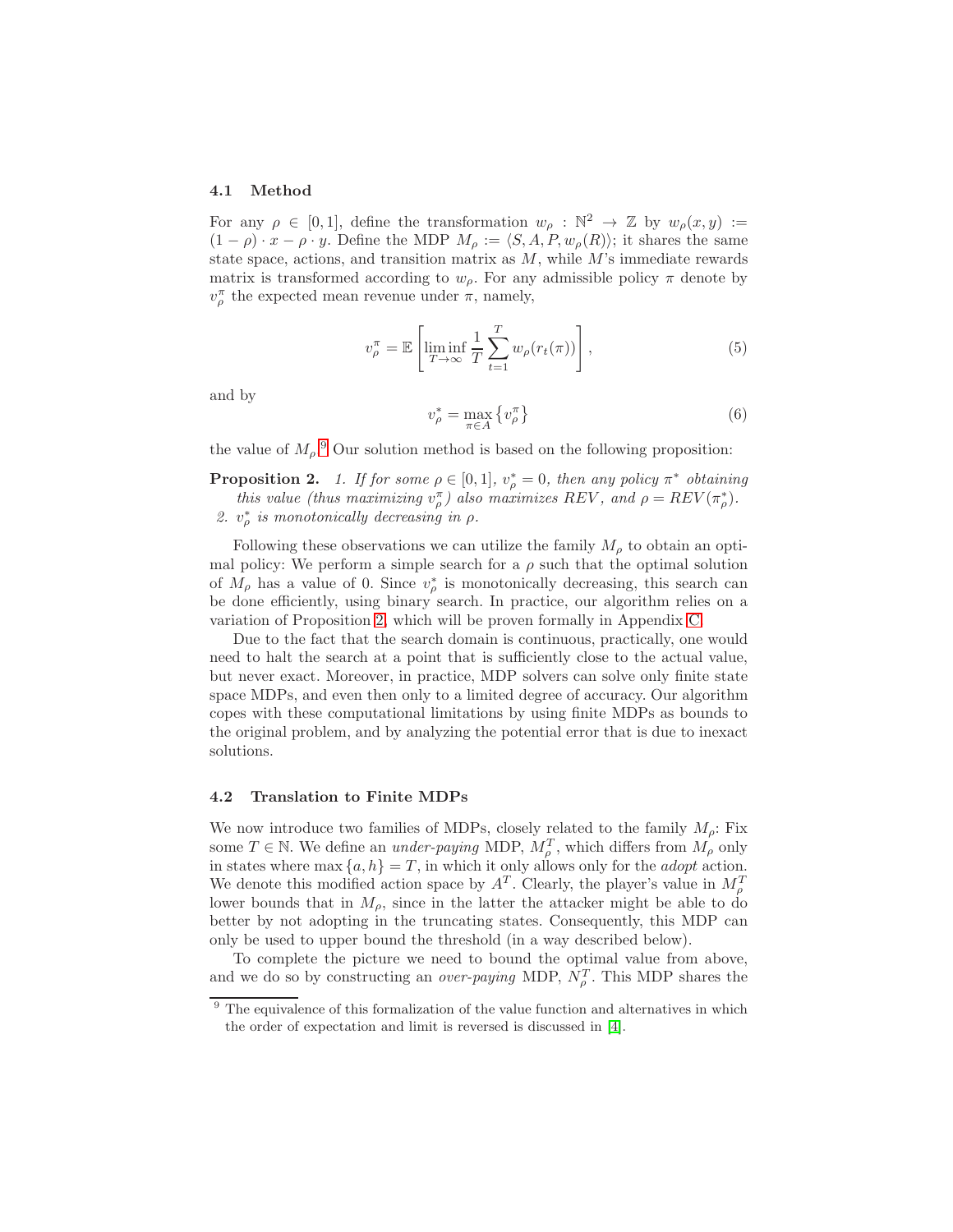same constraint as  $M_{\rho}^T$ , yet it compensates the attacker in the states where  $\max\{a, h\} = T$ , by granting it a reward greater than what it could have gotten in the un-truncated process: When  $T = a \geq h$ , the attacker is awarded

$$
(1 - \rho) \cdot \frac{\alpha \cdot (1 - \alpha)}{(1 - 2 \cdot \alpha)^2} + \frac{1}{2} \cdot \left(\frac{a - h}{1 - 2 \cdot \alpha} + a + h\right). \tag{7}
$$

On the other hand, when  $T = h \geq a$ , it is awarded

$$
\left(1-\left(\frac{\alpha}{1-\alpha}\right)^{h-a}\right)\cdot(-\rho\cdot h)+\left(\frac{\alpha}{1-\alpha}\right)^{h-a}\cdot(1-\rho)\cdot\left(\frac{\alpha\cdot(1-\alpha)}{\left(1-2\cdot\alpha\right)^2}+\frac{h-a}{1-2\cdot\alpha}\right).
$$

Denote by  $v_\rho^T$  $^*$  and  $u^T_{\rho}$ ∗ the average-sum optimal values of the under-paying  $M_{\rho}^{T}$  and the over-paying  $N_{\rho}^{T}$ , respectively (i.e., the expected liminf of the average value, for the best policy in  $A<sup>T</sup>$ , similar to [\(5\)](#page-9-2)-[\(6\)](#page-9-3)). The following proposition formalizes the bounds provided by the over-paying and under-paying MDPs:

<span id="page-10-9"></span>**Proposition 3.** For any  $T \in \mathbb{N}$ , if  $v_{\rho}^* \geq 0$  then  $u_{\rho}^T$ \*  $\geq v_\rho^* \geq v_\rho^T$ ∗ . Moreover, these bounds are tight:  $\lim_{T \to \infty} u_{\rho}^T$ \* –  $v_\rho^T$  $\mu^* = 0.$ 

The proof is differed to the appendix. Having introduced these MDP families, we are now ready to present an algorithm which utilizes them to obtain upper and lower bounds on the attacker's profit.

### <span id="page-10-5"></span>4.3 Algorithm

#### Algorithm 1

Input:  $\alpha$  and  $\gamma$ , a truncation parameter  $T_0 \in \mathbb{N}$ , and error parameters  $0 < \epsilon <$  $8 \cdot \alpha$ ,  $0 < \epsilon' < 1$ 

- <span id="page-10-4"></span><span id="page-10-3"></span><span id="page-10-2"></span><span id="page-10-1"></span><span id="page-10-0"></span>1. low  $\leftarrow 0$ , high  $\leftarrow 1$ 2. do 3.  $\rho \leftarrow (low + high)/2$ 4.  $(\pi, v) \leftarrow mdp\_solver(M_{\rho}^{T_0}, \epsilon/8)$ 5. *if*  $(v > 0)$ 6.  $low \leftarrow \rho$ 7. else 8. high  $\leftarrow \rho$ 9. while(high  $-$  low  $\geq \epsilon/8$ ) 10. lower-bound  $\leftarrow (\rho - \epsilon)$ 11. lower-bound-policy  $\leftarrow \pi$ 12.  $\rho' \leftarrow \max\{low - \epsilon/4, 0\}$ 13.  $(\pi, u) \leftarrow mdp\_solver(N_{\rho'}^{T_0}, \epsilon')$
- <span id="page-10-8"></span><span id="page-10-7"></span><span id="page-10-6"></span>14. upper-bound  $\leftarrow (\rho' + 2 \cdot (u + \epsilon'))$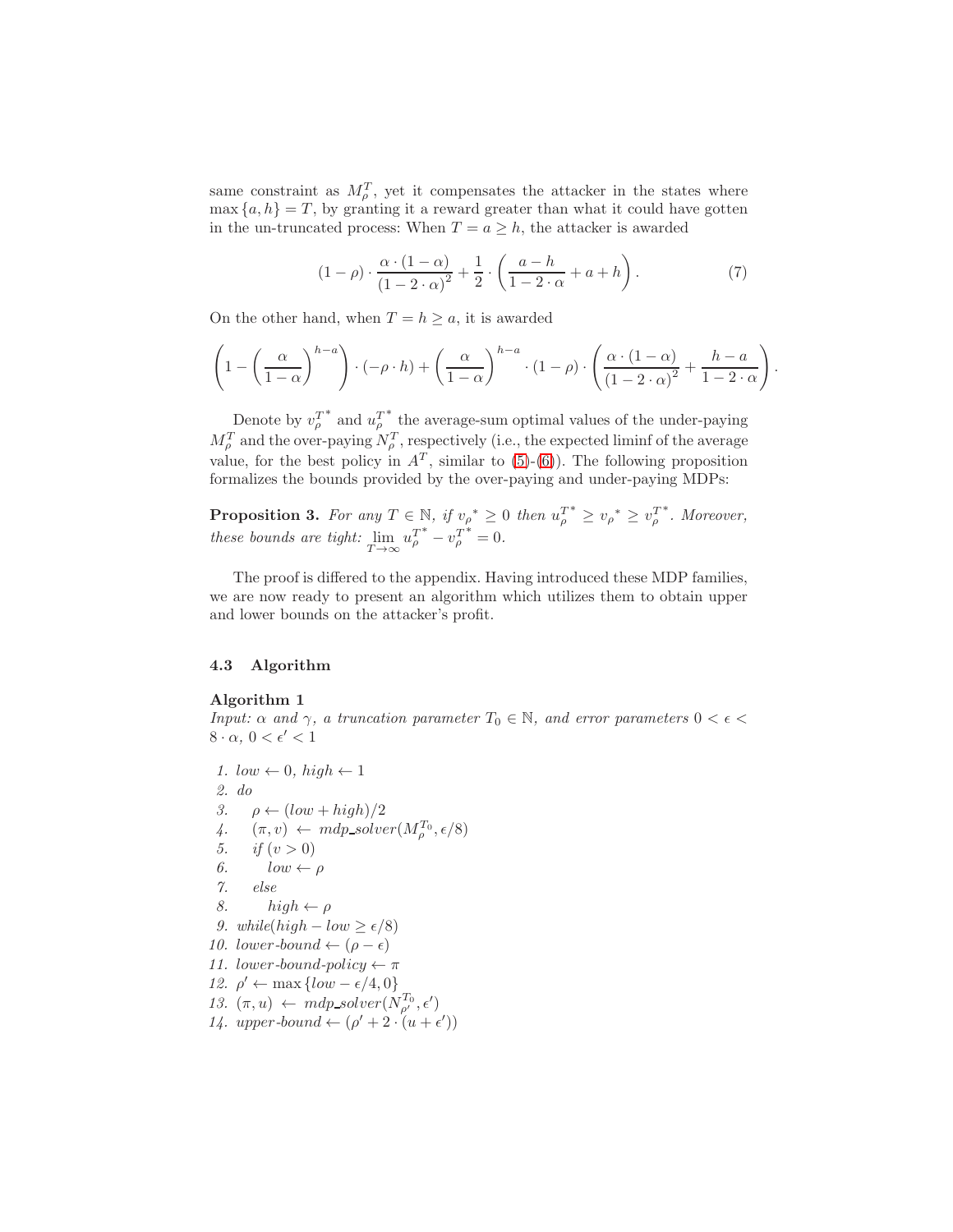The algorithm initializes the search segment to be  $[0, 1]$  (line [1\)](#page-10-0) and begins a binary search:  $\rho$  is assigned the middle point of the search segment (line [3\)](#page-10-1), and the algorithm outputs an  $\epsilon/8$ -optimal policy of  $M_{\rho}^{T_0}$  and its value (line [4\)](#page-10-2). The loop halts if the size of the search segment is smaller then  $\epsilon/8$ . Otherwise, it restricts the search to the larger half of the segment, if the value is positive (line [6\)](#page-10-3), or to the lower half, in case it is negative (line [8\)](#page-10-4). This essentially represents a binary search for an approximate-root of  $v_\rho^{T_0}$ , which is a monotonically decreasing function of  $\rho$ . The algorithm outputs  $(\rho - \epsilon)$  as a lower bound on the player's relative revenue, and  $\pi$  as an  $\epsilon$ -optimal policy. These assertions are formalized in the proposition below:

<span id="page-11-1"></span>**Proposition 4.** For any  $T_0 \in \mathbb{N}$  and  $\epsilon > 0$ , Algorithm [1](#page-10-5) halts, and its output  $(\rho, \pi)$  satisfies:  $|\rho - REV(\pi)| < \epsilon$  and  $|\rho - \max_{\pi' \in A^{T_0}} \{ REV(\pi')\}| < \epsilon$ .

The second part of the algorithm (lines  $12-14$ ) computes an  $\epsilon'$ -optimal policy for the over-paying MDP  $N_{\rho'}^{T_0}$ , for  $\rho' = (low - \epsilon/4)^+$  (using the value assigned last to low). If u is the outputted value, the algorithm returns  $\rho + 2 \cdot (u + \epsilon')$  as an upper bound to the player's revenue (line [14\)](#page-10-7).

<span id="page-11-2"></span>**Proposition 5.** If u and  $\rho'$  are the outcome of the computation in Algorithm [1,](#page-10-5) lines [12](#page-10-6)[-13,](#page-10-8) then  $\rho' + 2 \cdot (u + \epsilon') > \max_{\pi' \in A} \{ REV(\pi')\}.$ 

Both propositions are proved in Appendix [C.](#page-23-0)

### <span id="page-11-0"></span>4.4 Profit threshold Calculation

The threshold  $\hat{\alpha}(\gamma)$  marks the minimal computational power an attacker needs in order to gain more than its fair share (see Section [2\)](#page-4-0). It is crucial in assessing the system's resilience: An attacker above the threshold is able to receive increased returns on its investment, to grow steadily in resources, $4$  and eventually to push other nodes out of the game. The system is safe against such a destructive dynamic if all miners hold less than  $\hat{\alpha}(\gamma)$  of the computational power.

Fix  $\gamma$ . A simple method allows us to lower bound the threshold: We first modify the action space of the overpaying  $N_\alpha^T$  so as to disable the option of honest mining; technically, this is done by removing override from the feasible actions in  $(1, 0)$  and then, separately, removing *adopt* in  $(0, 1)$ . Denote this modified MDP by  $N_{\alpha}^T$ . Then we solve  $N_{\alpha}^T$ , for some  $\alpha$ , error parameter  $\epsilon$ , and truncation T. If the mdp\_solver returns a value smaller than  $(-\epsilon)$  (both for when *override* is disabled in  $(1, 0)$  and when *adopt* is disabled in  $(0, 1)$ , we are assured that honest mining is optimal in the original setup. We perform a search for the maximal  $\alpha$  satisfying this requirement, i.e.,  $\alpha(\gamma)$ , in a fashion similar to the search in Algorithm [1.](#page-10-5)

<span id="page-11-3"></span>**Corollary 6.** Fix  $\gamma$  and  $\alpha$ . If u is the value returned by mdp\_solver( $N_{\alpha}^T$ ,  $\epsilon$ ), and  $u \le -\epsilon$ , then honest mining is optimal for  $\alpha$ . In other words,  $\hat{\alpha}(\gamma) \ge \alpha$ .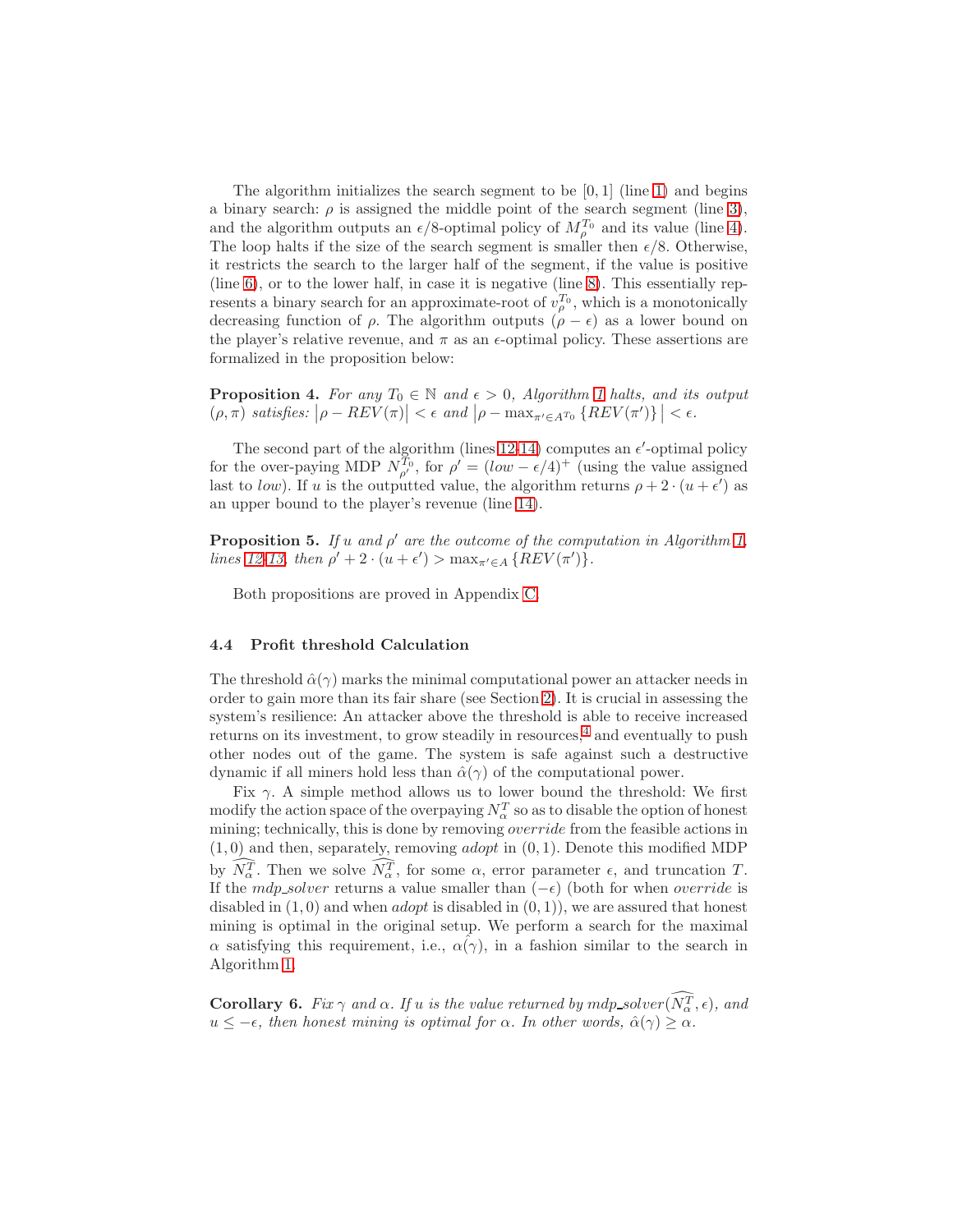### <span id="page-12-1"></span>5 Results

#### 5.1 Optimal Values

We ran Algorithm [1](#page-10-5) for  $\gamma$  from  $\{0, 0.5, 1\}$ , with various values of  $\alpha$ , using an MDP solver for MATLAB (an implementation of the relative value iteration algorithm developed by Chadés et al. [\[6\]](#page-20-3)). The error parameter  $\epsilon$  was set to be 10<sup>-5</sup> and the truncation was set to  $T = 75$ . The values of  $\rho$  returned by the algorithm, for  $\gamma = 0, 0.5, 1$  $\gamma = 0, 0.5, 1$ , are depicted in Figure 1 above. Additionally, some values for  $\gamma = 0$ appear in Table [2,](#page-12-0) computed for parameters  $T = 95$  and  $\epsilon = 10^{-5}$ . The results demonstrate a rather mild gap between the attacker's optimal revenue and the revenue of SM1. In addition, the graphs depict the upper bound on the revenue provided in Section [3;](#page-8-0) as we stated there, the bound is obtained when  $\gamma = 1$ , which is observed clearly in the corresponding graph.

<span id="page-12-0"></span>Table 2. The revenue of the attacker under SM1 and under the  $\epsilon$ -OPT policies, compared to the computed upper bound, for various  $\alpha$  and with  $\gamma = 0$ .

| $\alpha$ | SM1                                      | $\epsilon$ -OPT                           | Upper-<br>Bound |
|----------|------------------------------------------|-------------------------------------------|-----------------|
| 1/3      | 1/3                                      | $\overline{0.33705}$ $\overline{0.33707}$ |                 |
|          | 0.35 0.36650 0.37077 0.37079             |                                           |                 |
|          | $0.375$ $0.42118$ $0.42600$ $0.42604$    |                                           |                 |
|          | $0.4$ $0.48372$ 0.48866 0.48904          |                                           |                 |
|          | $0.425 \, 0.55801 \, 0.56808 \, 0.57226$ |                                           |                 |
|          | $0.45$ 0.65177 0.66891 0.70109           |                                           |                 |
|          | $0.475$ $0.78254$ $0.80172$ $0.90476$    |                                           |                 |

#### 5.2 Optimal Policies

Below we illustrate two examples of the behaviour of the  $\epsilon$ -optimal policies returned by the algorithm. The policies are described by tables, with the row index corresponding to a and the columns to h. The table-entry  $(a, h)$  contains three characters, specifying the actions to be taken in states  $(a, h, irrelevant)$ ,  $(a, h, relevant)$ , and  $(a, h, active)$  correspondingly. Table [3](#page-13-0) contains a description of an optimal policy, for an attacker with  $\alpha = 0.45, \gamma = 0.5$ . Table [4](#page-13-1) describes optimal actions for the setup  $\alpha = 1/3, \gamma = 0$ . Notice that in the latter the match action is irrelevant, which allows us to regard in the second table only states with  $fork = irrelevant$ . In both tables only a subset of the states is depicted, the whole space being infinite.

To illustrate how Table [3](#page-13-0) should be read, consider entry  $(a, h) = (3, 3)$ , for instance. The string "wm∗" in this entry reads: "in case a fork is irrelevant (that is, the previous state was  $(2, 3)$ ), wait; in case it is *relevant* (the previous state was  $(3, 2)$ , match; the case where a fork is already active is not reachable".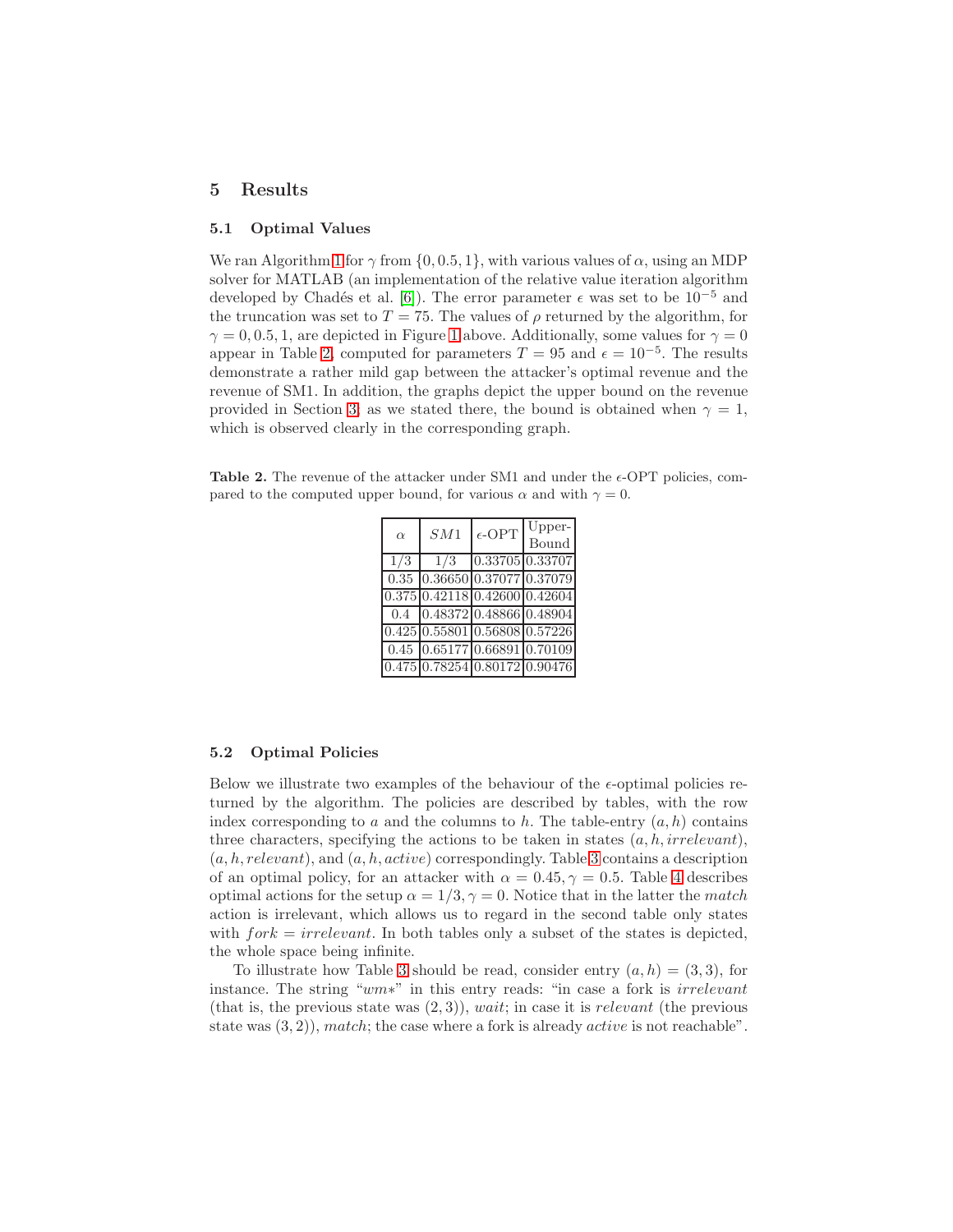<span id="page-13-0"></span>Table 3. The optimal policy for an attacker with  $\alpha = 0.45$  and  $\gamma = 0.5$ , for states  $(a, h, \cdot)$  with  $a, h \leq 8$ . The rows index the attacker's chain length  $(a)$ , and the columns the honest network's  $(h)$ . The three characters in each entry represent the action to be taken if  $fork = irrelevant$ , relevant, or active. 'a', 'o', 'm', and 'w' stand for adopt, override, match, and wait, respectively, while '∗' represents an unreachable state.

| $\hbar$<br>$\boldsymbol{a}$ | 0     | 1      | $\overline{2}$ | 3     | 4     | 5     | 6     |       | 8     |
|-----------------------------|-------|--------|----------------|-------|-------|-------|-------|-------|-------|
| 0                           | ***   | *a*    | ***            | ***   | ***   | ***   | ***   | ***   | ***   |
| 1                           | W**   | $*m*$  | $2**$          | ***   | ***   | ***   | ***   | ***   | ***   |
| 2                           | $W**$ | $*mw$  | *m*            | W**   | $2**$ | ***   | ***   | ***   | ***   |
| 3                           | $W**$ | $*m$ w | $*mw$          | wm*   | W**   | a**   | ***   | ***   | ***   |
| 4                           | W**   | $*mw$  | $*mw$          | omw   | wm∗   | W**   | $W**$ | $2**$ | ***   |
| 5                           | W**   | *mw    | $*mw$          | $*mw$ | omw   | wm∗   | $W**$ | W**   | $2**$ |
| 6                           | W**   | $*mw$  | $*mw$          | $*mw$ | $*mw$ | omw   | wm∗   | W**   | W**   |
| 7                           | $W**$ | $*mw$  | $*mw$          | $*mw$ | $*mw$ | $*mw$ | 000   | W**   | W**   |
| 8                           | W**   | $*ww$  | $*mw$          | $*mw$ | $*mw$ | $*mw$ | $*m*$ | $00*$ | W**   |

<span id="page-13-1"></span>**Table 4.** The optimal policy for an attacker with  $\alpha = 0.35$  and  $\gamma = 0$ . The table describes the actions only for states of the form  $(a, h, irrelevant)$  with  $a, h \leq 8$ . (See previous caption)

| а |        |                         | 2                       | 3      | 4       | 5      | 6      |         | 8      |
|---|--------|-------------------------|-------------------------|--------|---------|--------|--------|---------|--------|
|   | $\ast$ | $\mathbf{a}$            | $\ast$                  | $\ast$ | $\ast$  | $\ast$ | $\ast$ | ∗       | $\ast$ |
|   | W      | W                       | $\ensuremath{\text{W}}$ | a      | *       | $\ast$ | $\ast$ | $\ast$  | $\ast$ |
| 2 | W      | $\circ$                 |                         | W W    | a       | $\ast$ | ∗      | ∗       | $\ast$ |
| 3 |        | W W                     |                         |        | o w w a |        | $\ast$ | *       | ∗      |
| 4 |        |                         | wwwoww                  |        |         |        | W      | a       | ∗      |
| 5 |        |                         | wwwwowww                |        |         |        |        |         | a      |
| 6 |        |                         | wwwwwoww                |        |         |        |        |         | W      |
| 7 |        |                         | w w w w w               |        |         |        |        | O W     | W      |
| 8 | W      | $\ensuremath{\text{W}}$ | w w                     |        | w w w   |        |        | $\circ$ |        |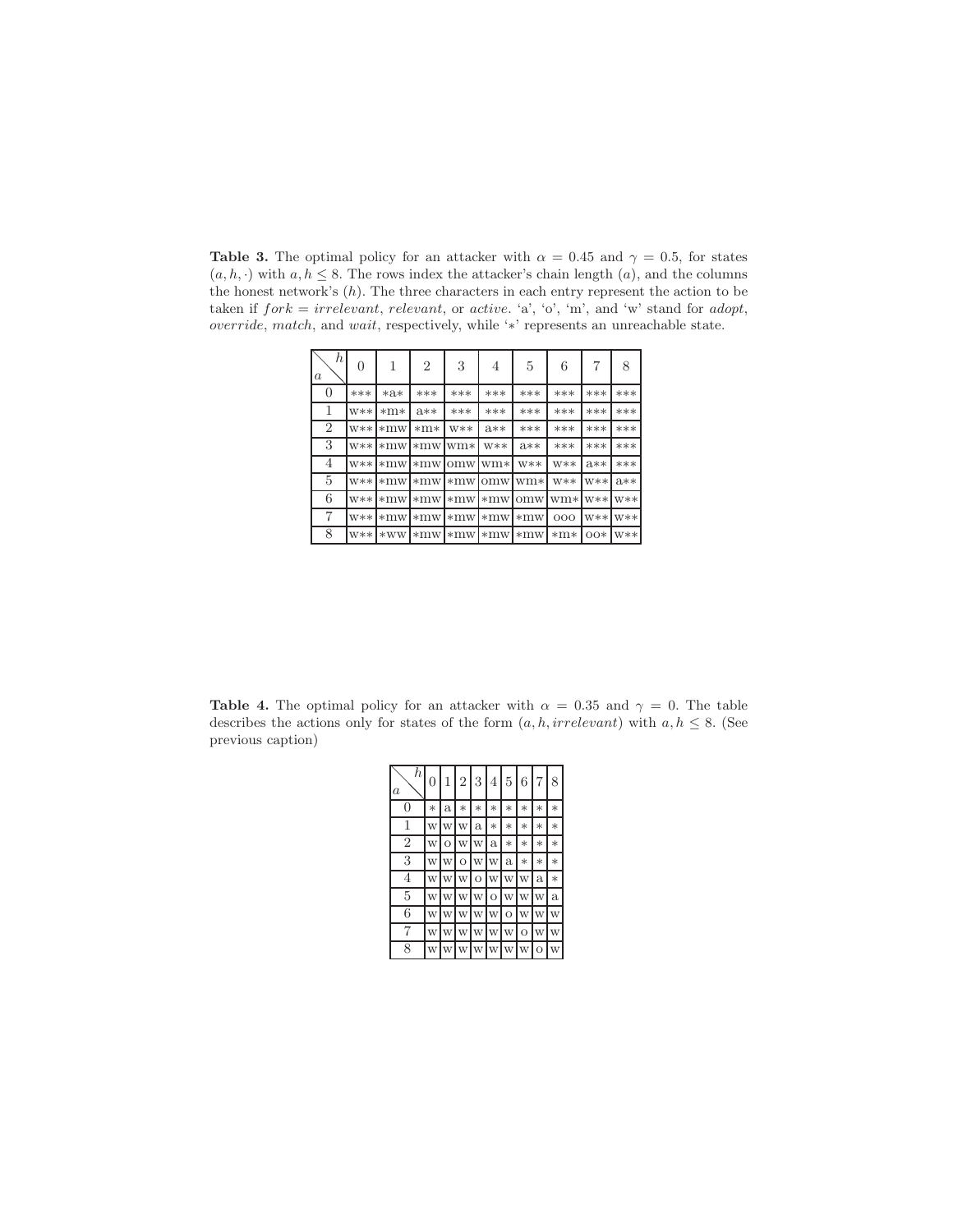Looking into these optimal policies we see they differ from SM1 in two ways: First, they defer using *adopt* in the upper triangle of the table, if the gap between h and a is not too large, allowing the attacker to "catch up from behind". Thus, apart from block withholding, an optimal attack may also contain another feature: attempting to catch up with the longer public chain from a disadvantage. This implies that the attacker violates the longest-chain rule, a result which counters the claim that the longest-chain rule forms a Nash equilibrium (see [\[11\]](#page-20-4), and discussion in Section [8\)](#page-19-0)

Secondly, they utilize *match* more extensively, effectively overriding the honest network's chain (w.p.  $\gamma$ ) using one block less.

#### 5.3 Thresholds

Following the method described in Section [4.4,](#page-11-0) we are able to introduce lower bounds for the profit thresholds. Figure [2](#page-4-1) depicts the thresholds induced by optimal policies, compared to that induced by SM1. The results demonstrate some cutback of the thresholds, when considering policies other than SM1.

#### 5.4 Evaluation of Protocol Modifications

Several protocol modifications have been suggested to counter selfish mining attacks. It is important to provably verify the merit of such suggestions. This can be done by adapting our algorithm to the MDPs induced by these modifications. Below we demonstrate this with respect to the rule suggested by Eyal and Sirer. According to the Bitcoin protocol, a node which receives a chain of length equal to that of the chain it currently adopts, ought to reject the new chain. Eyal and Sirer suggest to instruct nodes to accept the new chain with probability 1/2. We refer to it below as "uniform tie breaking".

The immediate effect of this modification is that it restricts the efficiency of the match action to  $1/2$ , even when the attacker's communication capabilities correspond to  $\gamma > 1/2$ . Admittedly, this limits the power of strongly communicating attackers, and thus guarantees a positive lower bound on the threshold for profitability of SM1 (which was 0, when  $\gamma = 1$ ). On the other hand, it has the apparent downside of enhancing the power of poorly communicating attackers, that is, it allows an attacker to *match* with a success-probability  $1/2$  even if its "real"  $\gamma$  is smaller than 1/2.

Unfortunately, our results show that this protocol enhances the profit of some attackers from deviations. For example, by applying Algorithm [1](#page-10-5) to the setup induced by uniform tie breaking, we found that attackers in the range  ${\gamma = 0.5, 0.2321 < \alpha < 0.5}$  benefit from this modification. In particular, the profit threshold deteriorates from 0.25 to 0.2321. Figure [3](#page-15-1) demonstrates this by comparing the attacker's optimal revenue under the uniform tie breaking protocol with the optimal revenue under the original protocol. The dominating policy is described in Table [5.](#page-16-0)

The intuition behind this result is as follows: Under uniform tie breaking, two chains of equal length will be mined equally regardless of the passage of time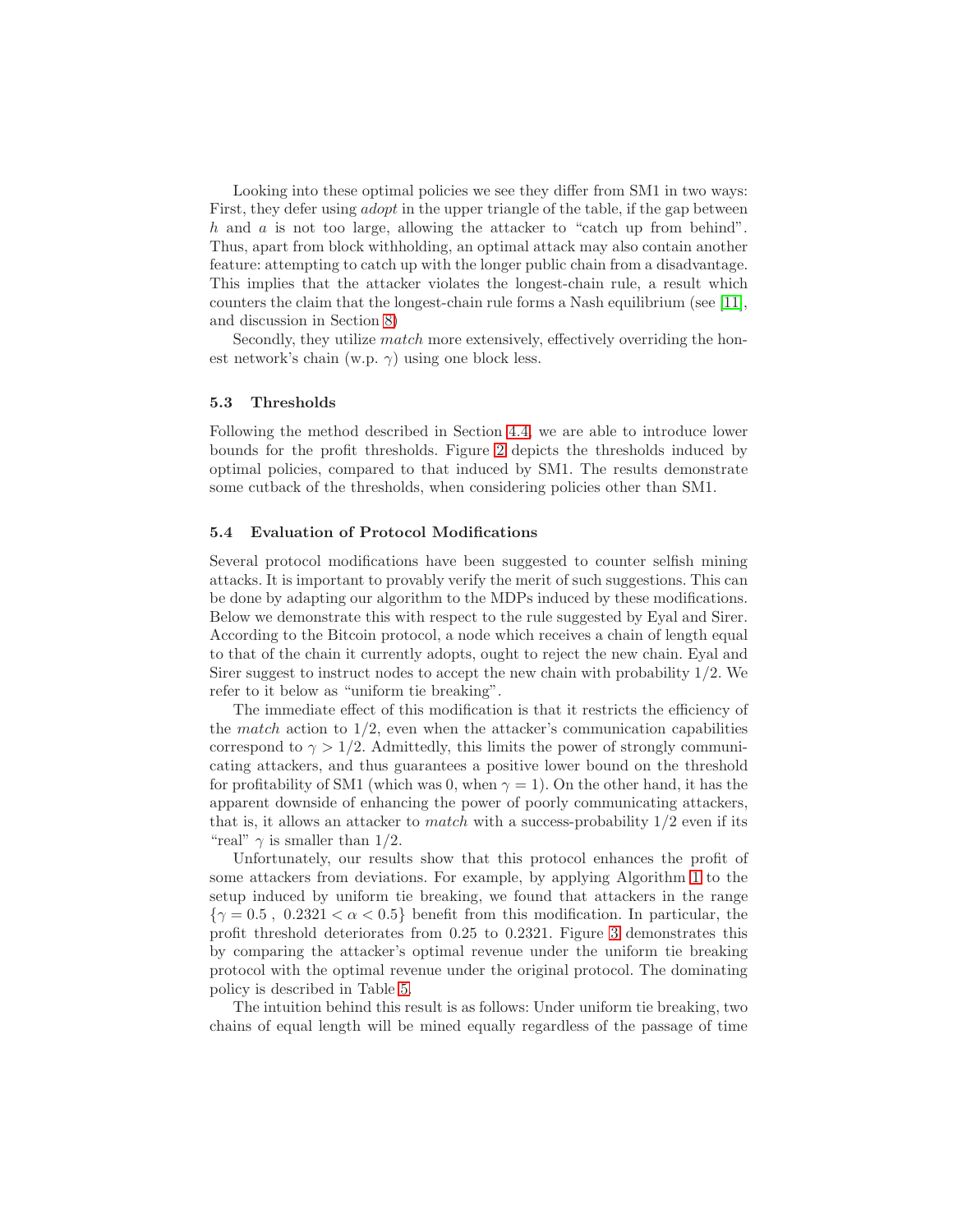between the transmission of their last blocks. This allows an attacker to perform match even if it did not have a block prepared in advance, thereby granting it additional chances to catch up from behind. Deviation from the longest-chain rule thus becomes even more tempting.



<span id="page-15-1"></span>Fig. 3. The attacker's optimal revenue under uniform tie breaking, compared to that under the original protocol (with  $\gamma = 1/2$ ) and to honest mining.

#### 5.5 Simulations

In order to verify the results above we built a selfish mining simulator which we implemented in Java. We ran the simulator for various values of  $\alpha$  and  $\gamma$  (as in the figures above), where the attacker follows the policies generated by the algorithm. Each run was performed for  $10<sup>7</sup>$  rounds (block creation events). The relative revenue of the attacker matched the revenues returned by the algorithm, up to an error of at most  $\pm 10^{-6}$ .

## <span id="page-15-0"></span>6 A Model that Considers Delays

So far, our model assumed that no new block is created until all preceding published blocks arrived at all nodes. In reality, there are communication delays between nodes in the network, including between the attacker and others. Thus, instead of modeling the attacker's communication capabilities via the parameter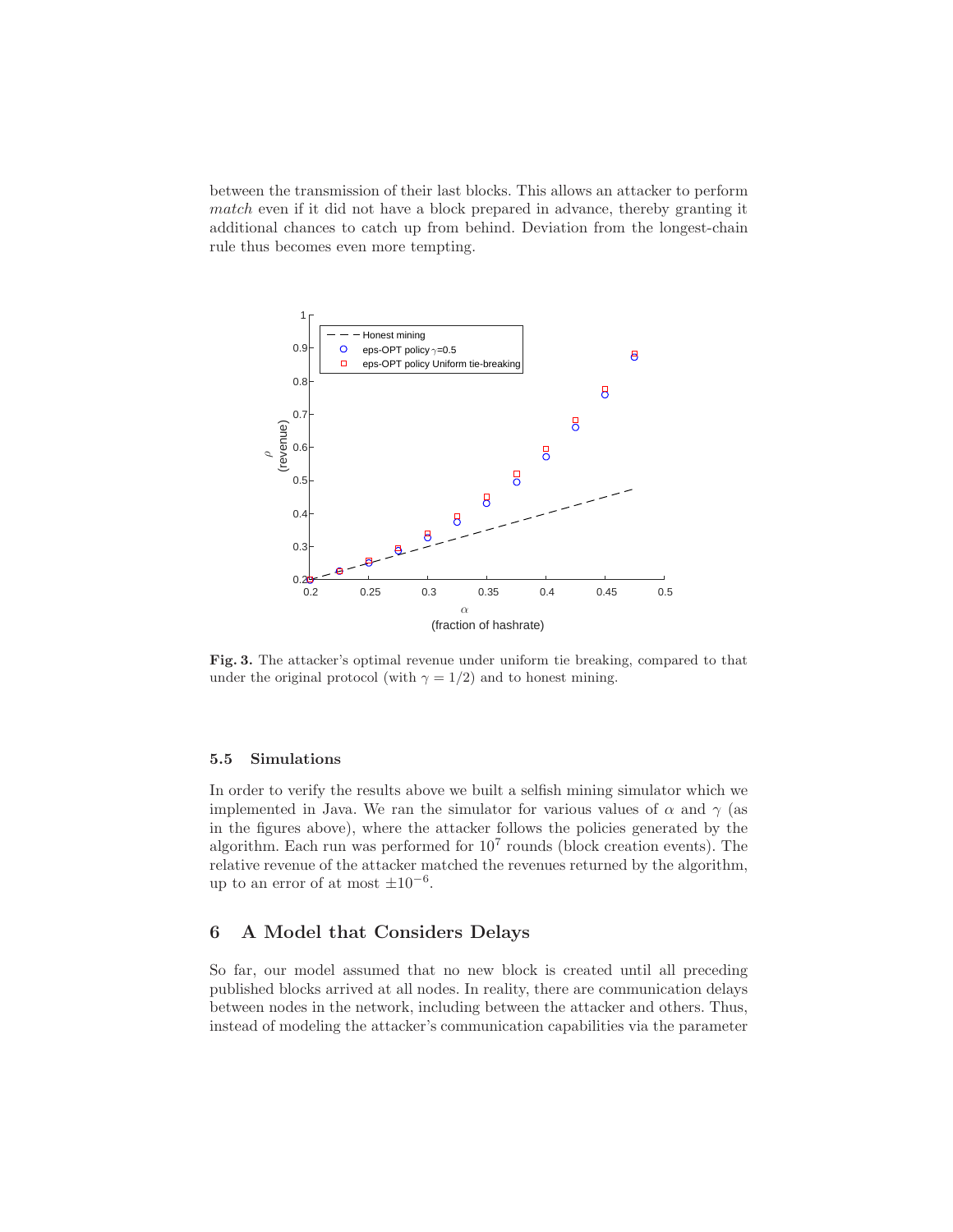<span id="page-16-0"></span>**Table 5.** The optimal policy for an attacker with  $\alpha = 0.25$ , under the "50-50" protocol modification suggested in [\[9\]](#page-20-0). Only states  $(a, h, \cdot)$  with  $a, h \leq 8$  are depicted. This policy outperforms honest mining.

|   | 0      |       | 2     | 3     | 4     | 5     | 6      |       | 8      |
|---|--------|-------|-------|-------|-------|-------|--------|-------|--------|
| 0 | $*W*$  | aa*   | ***   | ***   | ***   | ***   | ***    | ***   | ***    |
| 1 | W**    | $*m*$ | $W**$ | $2**$ | ***   | ***   | ***    | ***   | ***    |
| 2 | $W$ ** | $*00$ | $m**$ | $W**$ | $2**$ | ***   | ***    | ***   | ***    |
| 3 | $W$ ** | $*W*$ | $*00$ | $m**$ | $W**$ | $2**$ | ***    | ***   | ***    |
| 4 | W**    | ww*   | $*W*$ | $*00$ | $m**$ | W**   | W**    | $2**$ | ***    |
| 5 | W**    | WW*   | ww*   | $*W*$ | $*00$ | $m**$ | $W$ ** | $W**$ | $2**$  |
| 6 | W**    | WW*   | ww*   | WW*   | $*W*$ | $*00$ | $m**$  | W**   | $W$ ** |
| 7 | W**    | WW*   | ww*   | WW*   | WW*   | $*W*$ | $*00$  | $m**$ | $W$ ** |
| 8 | W**    | WW*   | WW*   | WW*   | WW*   | WW*   | $*W*$  | $*00$ | $m**$  |

 $\gamma$ , it may be better to directly consider the non-negligible effect of network latency directly. Delays are especially noticeable when the system's throughput is increased by allowing larger blocks to form or by increasing block creation rates (see [\[17\]](#page-21-1)). While this makes the encoding of the game rather complicated, a priori we can make the following observations:

- 1. The attacker has only a partial knowledge of the world state. Furthermore, blocks which it publishes may arrive at the honest network too late, which potentially reduces the benefit of block withholding.
- 2. Natural forks occur within the honest network, and consequently its chain grows in a rate lower than one block per round; this potentially makes attacks more successful.
- 3. Natural forks involving the attacker imply that the game arrives at nontrivial states, even under honest mining. The attacker may thus mine honestly until some particular deviation becomes feasible.
- 4. In the presence of delays, the attacker's share under honest mining might be greater than  $\alpha$ , which raises the bar for dishonest strategies to prevail.<sup>[10](#page-16-1)</sup>

The overall effect of the above cannot be determined without knowing the topology of the network and the attacker's location in it (as well as its knowledge about the topology). Still, some insight is possible. Following the third observation above, we notice that a dishonest policy  $\pi$  is one in which for some  $h > a : \pi(a, h) \neq adopt$  and/or for some  $a > h : \pi(a, h) \neq override$  (whereas under no delays honesty in  $(1, 0)$  and  $(0, 1)$  suffices). We claim that, consequently, the profit threshold equals 0. In other words, every attacker benefits from some form of dishonest mining.

Claim 7 When the network suffers some delays, the attacker has a strict betterresponse strategy to honest mining, for any  $\alpha > 0$ .

<span id="page-16-1"></span> $\frac{10}{10}$  See [\[13\]](#page-20-5), for one result quantifying this effect.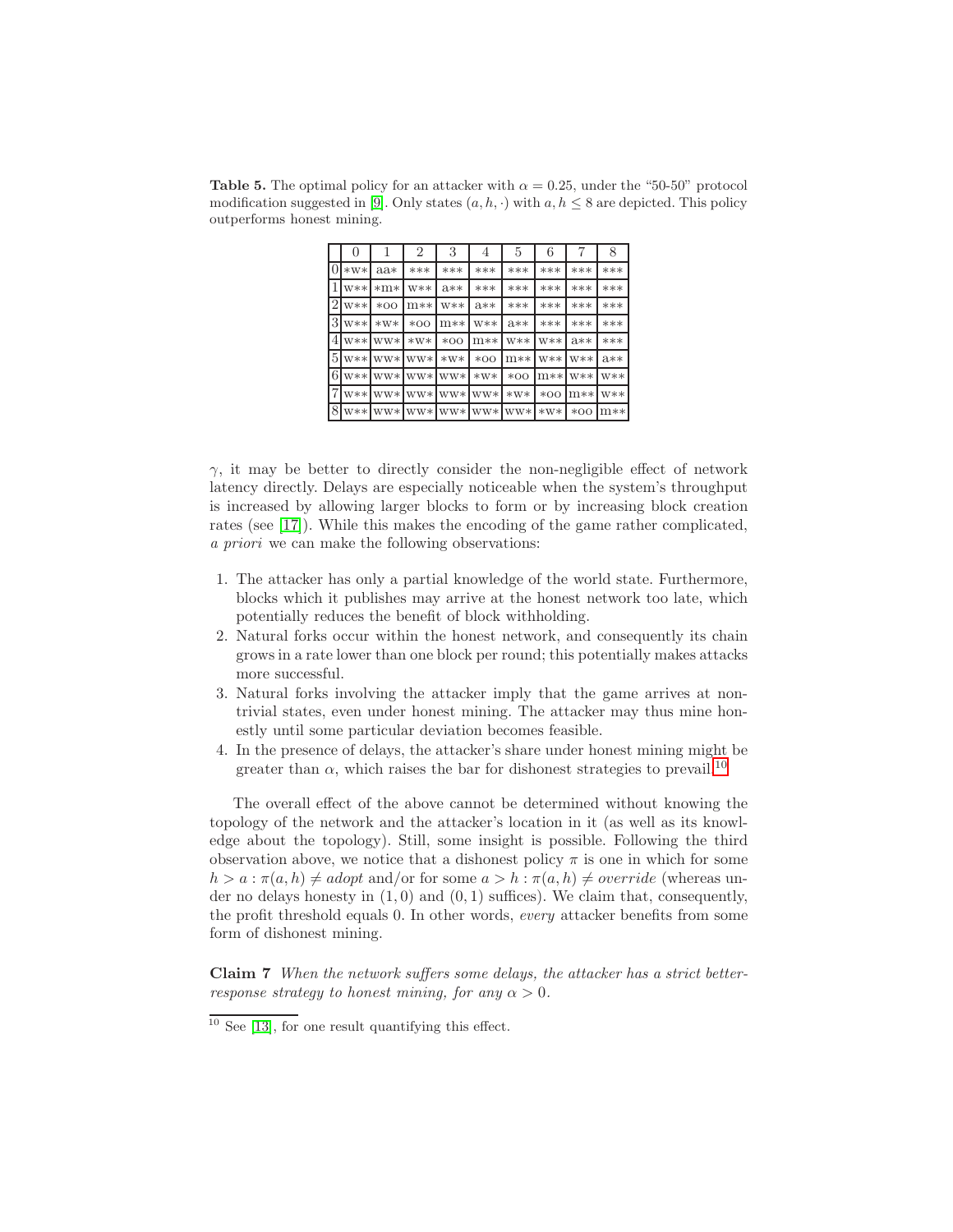Below we provide a proof sketch, which contains the jist of the claim while avoiding the involved formalization of the process under delays. We do mention that the rewards in  $M_{\rho}$  are now given by the expected outcome of future events, specifically the resolution of future conflicts. For instance, following an override action in  $(a, h)$ , the attacker is awarded  $(1 - \rho) \cdot (h + 1)$  times the probability that its block will be accepted by all nodes, eventually.<sup>[11](#page-17-0)</sup>

*Proof (sketch)*. Fix  $k \in \mathbb{N}$ , and let  $\pi_k$  be the policy in which the attacker mines honestly, until some state  $(k-1, k)$  is reached (and observable to it). Upon which, instead of adopting, the attacker tries to catch up from behind, until it either succeeds (and then it overrides) or it learns of another block of the honest network (and then it adopts). Formally,  $\pi_k(a, h) := \begin{cases} \text{override} & a > h \\ \text{cdent} & b > a \land h \end{cases}$  $adopt \t h > a \wedge h \neq k$  $\mathcal{L}$ . Since  $\pi_k$  is stationary, we can analyze its long-term earnings in  $M_\rho$  following the result from Lemma [8.](#page-23-1)

Denote  $\rho_h := REV(\text{honest mining})$  and  $\rho_k := REV(\pi_k)$ . Upon reaching  $(k-1, k)$ , the attacker's immediate reward under honest mining is  $(-\rho_h \cdot k)$ . On the other hand, if it follows  $\pi_k$ , its expected immediate rewards are at least

<span id="page-17-1"></span>
$$
q \cdot (1 - \rho_k) \cdot (k + 1) - (1 - q) \cdot \rho_k \cdot (k + 1), \tag{8}
$$

where  $q$  is a lower bound on the probability that it will succeed to bypass the honest network's chain *and* override it in time. The positive term in [\(8\)](#page-17-1) corresponds to the case where the scheme ends successfully (with an *override*), and the negative one to the complementary scenario. To avoid dependencies on  $k, q$ can be taken to equal

$$
\int_0^\infty \int_0^\infty (\alpha \cdot \lambda)^2 \cdot e^{-\alpha \lambda \cdot (t+s)} \cdot e^{-(1-\alpha) \cdot \lambda \cdot (t+s+d_{a,h}+d_{h,a})} ds dt,
$$
 (9)

where  $d_{h,a}$  is the communiation delay on the link from the honest cluster to the attacker, and  $d_{a,h}$  the delay on the reversed link (for simplicity, we assume that in both directions there are single links connecting these parties to one another). Indeed, the integrand above represents the probability that the next two blocks of the attacker will take a time of  $t+s$  to be generated  $((\alpha \cdot \lambda)^2 \cdot e^{-\alpha \lambda \cdot (t+s)})$ , and that the honest network hasn't been able to create a block since the beginning of the propagation of its k'th block, and until the attacker's  $(k+1)$ -block propagated throughout the network  $(e^{-(1-\alpha)\cdot\lambda \cdot (t+s+d_{a,h}+d_{h,a})}).$ 

Assume by way of negation that  $\rho_h \geq \rho_k$ . If k is large enough, the following relation holds:

$$
q \cdot (1 - \rho_k) \cdot (k + 1) - (1 - q) \cdot \rho_k \cdot (k + 1) - (-\rho_h \cdot k) \geq (10)
$$

$$
q \cdot (1 - \rho_k) \cdot (k+1) - (1 - q) \cdot \rho_k \cdot (k+1) + \rho_k \cdot k =
$$
  
(k+1) \cdot q - \rho\_k > 0. (11)

This implies that the expected rewards of  $\pi_k$ , resulting form state  $(k-1, k)$  being reached, exceed those of honest mining upon reaching this state. Since this is

<span id="page-17-0"></span> $\frac{11}{11}$  It can be shown that this is actually decided in finite time, in expectation [\[17\]](#page-21-1).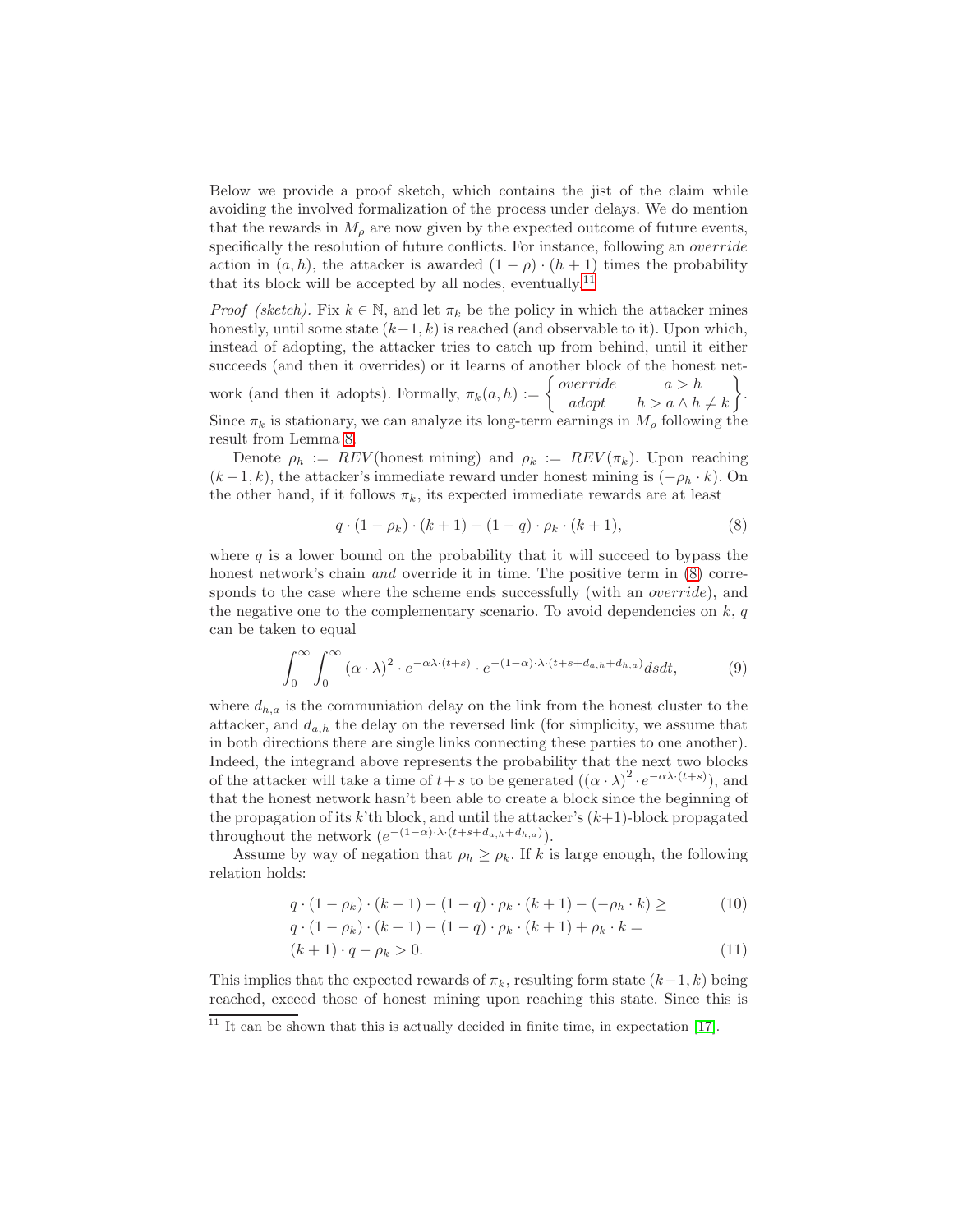the only state in which these strategies differ, the inequality above implies that  $\pi_k$ strictly dominates honest mining, thus  $\rho_k = REV(\pi_k) > REV(\text{honest mining}) =$  $\rho_h$ . We conclude that any attacker can benefit from deviating in some states from honest mining, hence that the profit threshold vanishes.

The intuition behind this result is clear: The attacker suffers a significant loss if it adopts in  $(k-1, k)$ , when k is large, and it thus prefers to continue the fork that formed naturally, and attempt to catch up.

This illustrates the importance of the policies found by Algorithm [1.](#page-10-5) As we've seen (Section [5\)](#page-12-1), those dominate SM1 in that they delay adoption, i.e., they allow the continuation of the attack even when the honest network's chain is longer than the attacker's. While the additional benefit was rather mild, this added feature becomes more important in networks with delays, where splits in the chain occur naturally with some probability, even when honest mining is practiced by all.

To gain further understanding of selfish mining under delays it would be important to quantify the optimal gains from such deviations. We leave this as an open question for future research. Still, it is clear that Bitcoin will be more vulnerable to selfish mining if delays become more prominent, e.g., in the case of larger blocks (block size increases are currently being discussed within the Bitcoin developers community).

### <span id="page-18-0"></span>7 Effect on Double Spending Attacks

In this section we discuss the qualitative effect selfish mining has on the security of payments. The regular operation of bitcoin transactions is as follows: A payment maker signs a transaction and pushes it to the Bitcoin network, then nodes add it to the blocks they are attempting to create. Once a node succeeds it publishes the block with its content. Although the payee can now see this update to the public chain of blocks, it still waits for it to be further extended before releasing the good or service paid for. This deferment of acceptance guarantees that a conflicting secret chain of blocks (if exists) will not be able to bypass and override the public one observed by the payee, thereby discard the transaction. Building a secret chain in an attempt to reverse payments is called a double spending attack.

Success-probability. Satoshi Nakamoto, in his original white paper, provides an analysis regarding double spending in probabilistic terms: Given that the block containing the transaction is followed by n subsequent blocks, what is the probability that an attacker with computational power  $\alpha$  will be able to override this chain, now or in the future? Nakamoto showed that the success-probability of double spending attacks decays exponentially with  $n$ . Alternative and perhaps more accurate analyses exist, see [\[15\]](#page-21-2),[\[17\]](#page-21-1).

Cost. While a single double spending attack succeeds with negligible probability (as long as the payee waits long enough), regrettably, an attacker which continuously executes double spending attempts will eventually succeed  $(a.s.).$  We

⊓⊔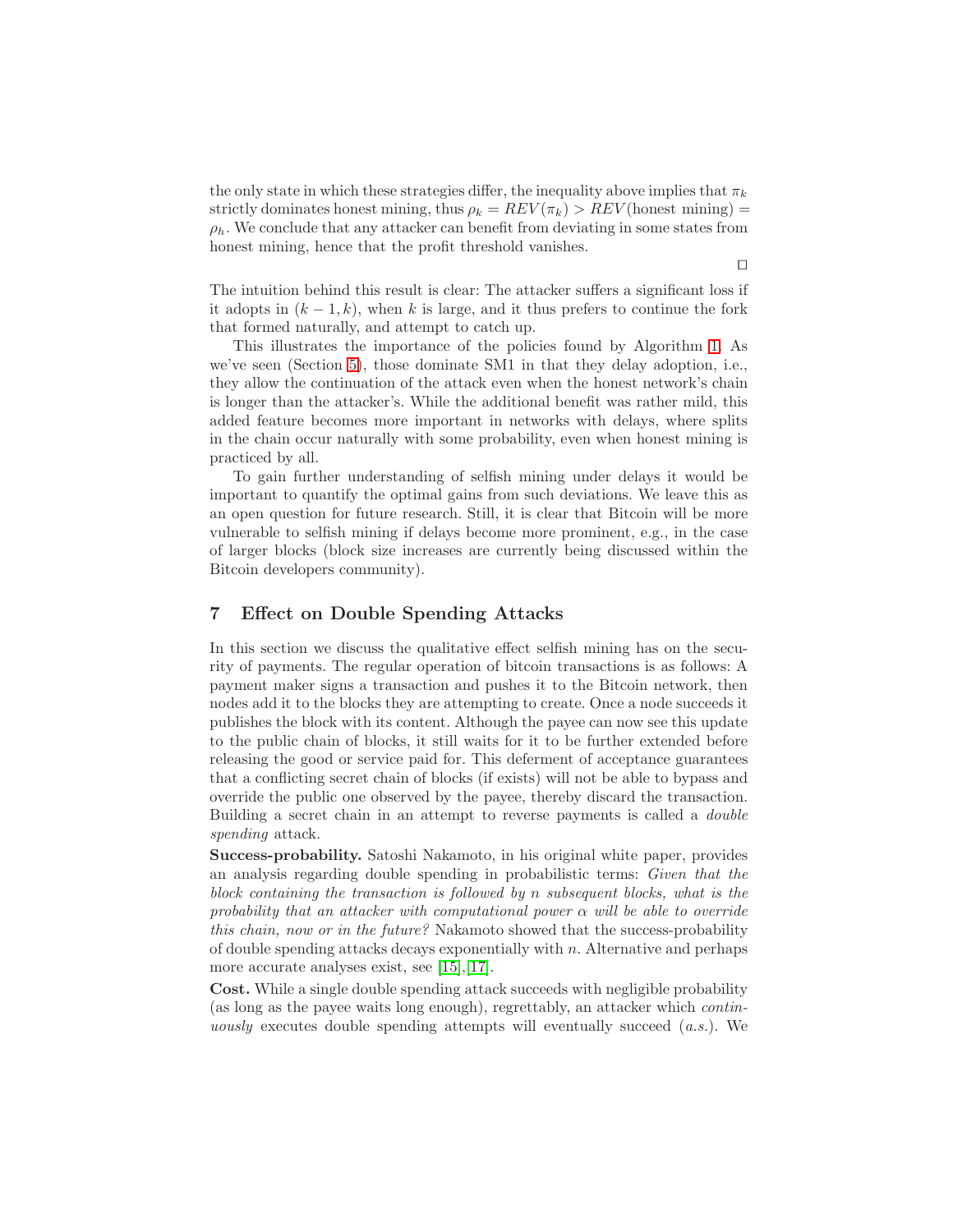should therefore be more interested in the cost of an attack than in its successprobability. Indeed, every failed double spending attack costs the attacker the potential award it could have gotten had it avoided the fork and published its blocks right away.

Observe, however, that a smart strategy for an attacker would be to continuously employ selfish mining attacks, and upon success combine them with a double spending attack. Technically, this can be done by regularly engaging in public transactions, while always hiding a conflicting one in the attacker's secret blocks.<sup>[12](#page-19-1)</sup> There is always some probability that by the time a successful selfish mining attack has ended, the payment receiver has already accepted the payment, which additionally results in a successful double spending.

To summarize, the existence of a miner for which selfish mining is at least as profitable as honest mining fundamentally undermines the security of payments, as this attacker bears no cost for continuously attempting to double spending, and it eventually must succeed. Similarly, an attacker that cannot profit from selfish mining alone, might be profitable in the long run if it combines it with double spending, which potentially has grave implications on the profit threshold.

### <span id="page-19-0"></span>8 Related Work

The Bitcoin protocol was introduced in a white paper published in 2008 by Satoshi Nakamoto [\[14\]](#page-20-1). In the paper, Nakamoto shows that the blockchain is secure as long as a majority of the nodes in the Bitcoin network follow the protocol. Kroll et al. [\[11\]](#page-20-4) show that, indeed, always extending the latest block in the blockchain forms a (weak, non-unique) Nash equilibrium, albeit under a simpler model that does not account for block withholding.

On the other hand, it has been suggested by various people in the Bitcoin forum that strong nodes might be incentivized to violate the protocol by withholding their blocks [\[1\]](#page-20-6). Eyal and Sirer proved this by formalizing a block withholding strategy SM1 and analyzing its performance [\[9\]](#page-20-0). Their strategy thus violates the protocol's instruction to immediately publish one's blocks, but still sticks to the longest-chain rule (save a selective tie breaking). SM1 1 still abandons its chain if the honest nodes create a longer chain. One result of our paper is that even adhering to the longest-chain rule is not a best response. We also prove what the optimal policies are, and compute the threshold under which honest mining is a (strict, unique) Nash equilibrium. Additional work on selfish mining via block withholding appears in [\[3\]](#page-20-7). Transaction propagation in Bitcoin has also been analyzed from the perspective of incentives. Results in [\[2\]](#page-20-8) show that nodes have an incentive not to propagate transactions, and suggests a mechanism to correct this. Additional analysis from a game theoretic perspective has also been conducted with regards to interactions pools, either from a cooperative game theory perspective [\[12\]](#page-20-9), or when considering attacks between pools [\[8\]](#page-20-10).

<span id="page-19-1"></span> $12$  In the worst case, the attacker is frequently engaged in "real" transactions anyways, hence suffers no loss from them being occasionally confirmed, when attacks fail.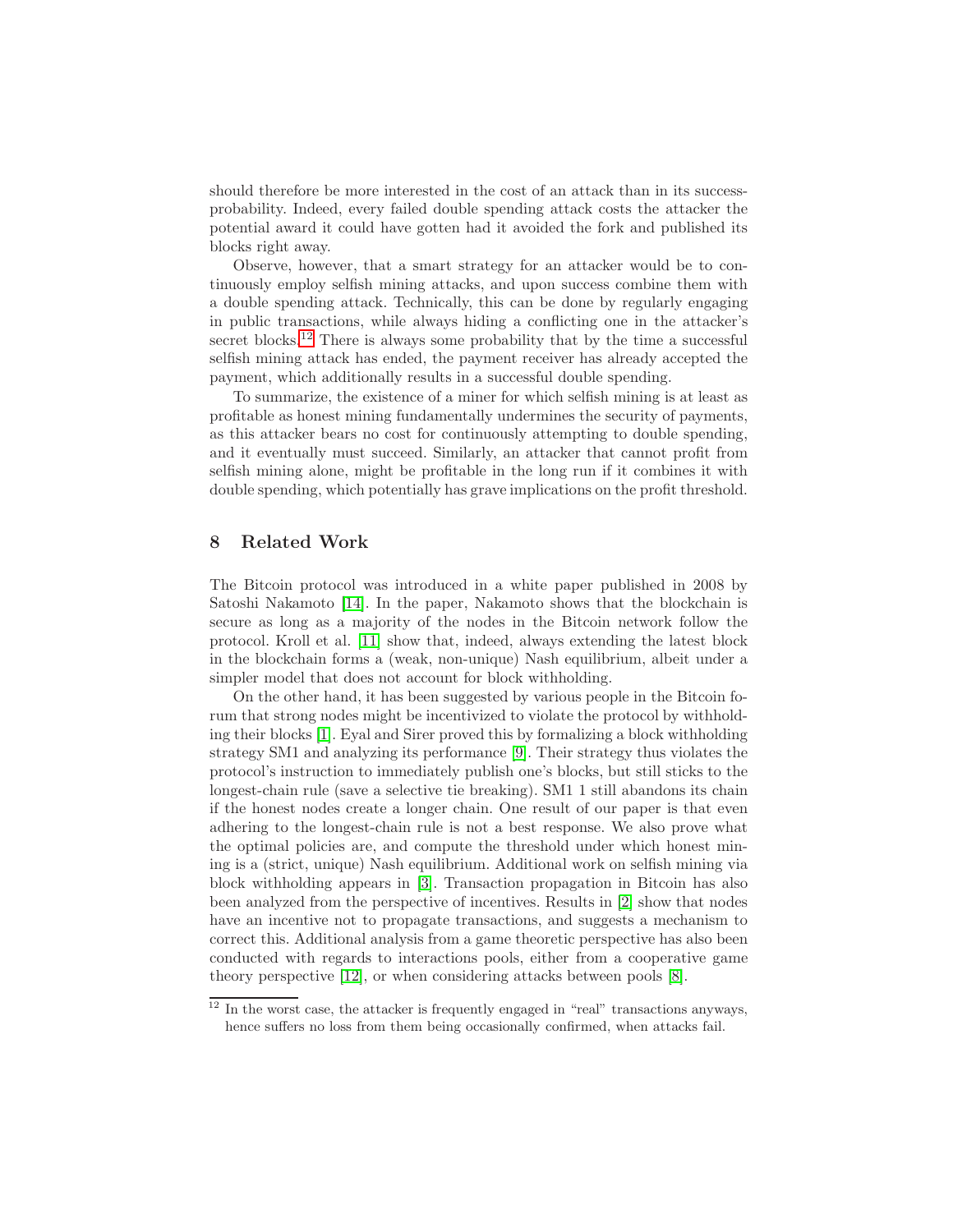A recent paper by Göbel et al. has evaluated SM1 in the presence of delays [\[10\]](#page-20-11). They show that SM1 is not profitable under a model of delays that greatly differs from our own (in particular, they assume that block transmission occurs as a memoryless process). While SM1 may indeed be unprofitable when delay is modeled, we show that other profitable selfish mining attacks exist. Additional analysis of block creation in the presence of delays and its effects on throughput and double spending appears in [\[17,](#page-21-1)[13](#page-20-5)[,7\]](#page-20-12).

Further discussion on Bitcoin's stability can be found in a recent survey by Bonneau et al. [\[5\]](#page-20-13).

### <span id="page-20-6"></span>References

- 1. [https://bitcointalk.org/index.php?topic=2227](https://bitcointalk.org/index.php?topic=2227 ), 2008. [Online; accessed 07- July-2015].
- <span id="page-20-8"></span>2. Moshe Babaioff, Shahar Dobzinski, Sigal Oren, and Aviv Zohar. On bitcoin and red balloons. In *Proceedings of the 13th ACM conference on electronic commerce*, pages 56–73. ACM, 2012.
- <span id="page-20-7"></span>3. Lear Bahack. Theoretical bitcoin attacks with less than half of the computational power (draft). *arXiv preprint arXiv:1312.7013*, 2013.
- <span id="page-20-2"></span>4. K-J Bierth. An expected average reward criterion. *Stochastic processes and their applications*, 26:123–140, 1987.
- <span id="page-20-13"></span>5. Joseph Bonneau, Andrew Miller, Jeremy Clark, Arvind Narayanan, Joshua A Kroll, and Edward W Felten. Sok: Research perspectives and challenges for bitcoin and cryptocurrencies. 2015.
- <span id="page-20-3"></span>6. Iadine Chadès, Guillaume Chapron, Marie-Josée Cros, Frédérick Garcia, and Régis Sabbadin. Mdptoolbox: a multi-platform toolbox to solve stochastic dynamic programming problems. *Ecography*, 37(9):916–920, 2014.
- <span id="page-20-12"></span>7. Christian Decker and Roger Wattenhofer. Information propagation in the bitcoin network. In *Peer-to-Peer Computing (P2P), 2013 IEEE Thirteenth International Conference on*, pages 1–10. IEEE, 2013.
- <span id="page-20-10"></span><span id="page-20-0"></span>8. Ittay Eyal. The miner's dilemma. *arXiv preprint arXiv:1411.7099*, 2014.
- 9. Ittay Eyal and Emin Gün Sirer. Majority is not enough: Bitcoin mining is vulnerable. In *Financial Cryptography and Data Security*, pages 436–454. Springer, 2014.
- <span id="page-20-11"></span>10. Johannes G¨obel, Paul Keeler, Anthony E Krzesinski, and Peter G Taylor. Bitcoin blockchain dynamics: the selfish-mine strategy in the presence of propagation delay. *arXiv preprint arXiv:1505.05343*, 2015.
- <span id="page-20-4"></span>11. Joshua A Kroll, Ian C Davey, and Edward W Felten. The economics of bitcoin mining, or bitcoin in the presence of adversaries. In *Proceedings of WEIS*, volume 2013, 2013.
- <span id="page-20-9"></span>12. Yoad Lewenberg, Yoram Bachrach, Yonatan Sompolinsky, Aviv Zohar, and Jeffrey S Rosenschein. Bitcoin mining pools: A cooperative game theoretic analysis. In *Proceedings of the 2015 International Conference on Autonomous Agents and Multiagent Systems*, pages 919–927. International Foundation for Autonomous Agents and Multiagent Systems, 2015.
- <span id="page-20-5"></span>13. Yoad Lewenberg, Yonatan Sompolinsky, and Aviv Zohar. Inclusive block chain protocols. *Financial Cryptography and Data Security*, 2015.
- <span id="page-20-1"></span>14. Satoshi Nakamoto. Bitcoin: A peer-to-peer electronic cash system. *Consulted*, 1(2012):28, 2008.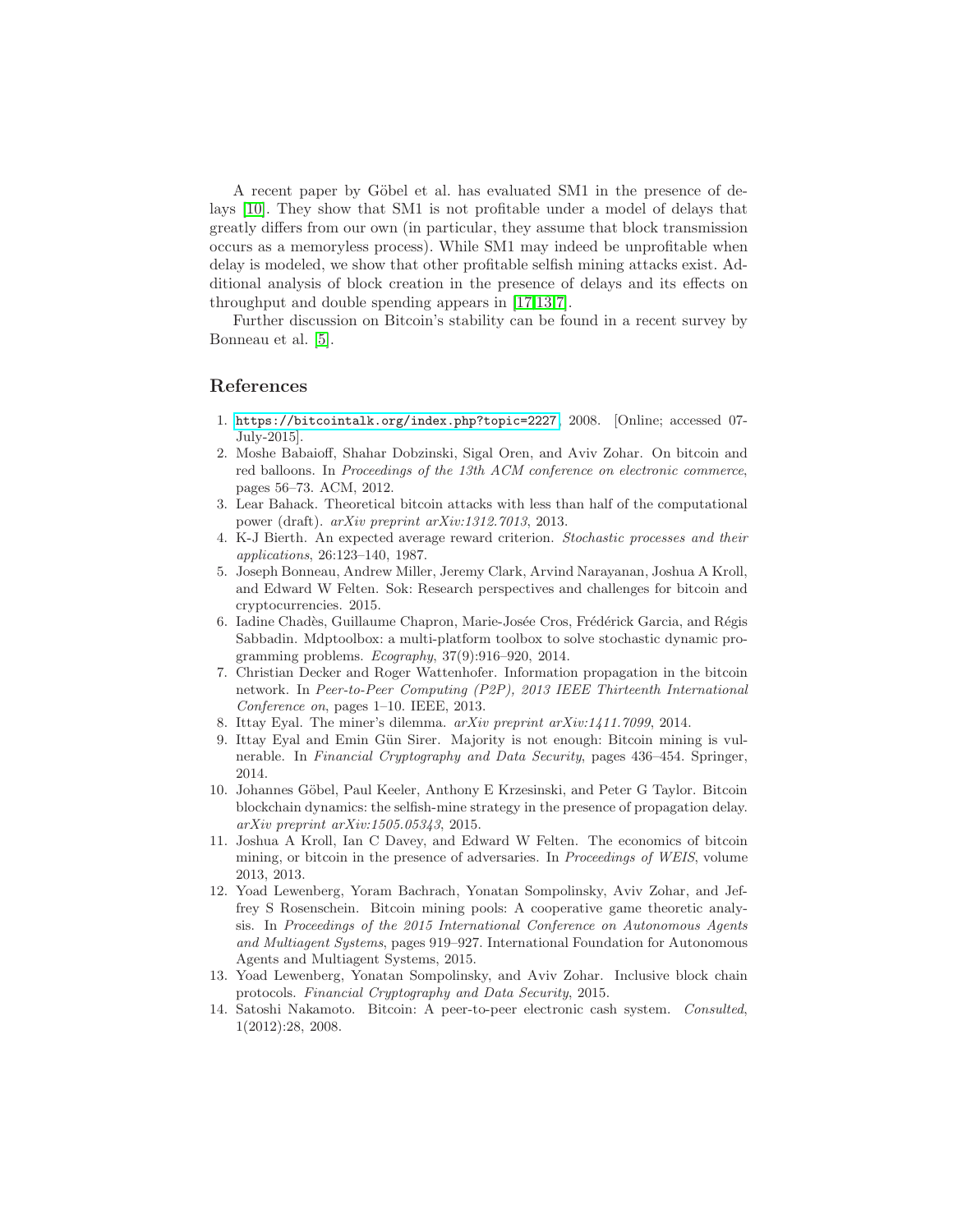- <span id="page-21-2"></span>15. Meni Rosenfeld. Analysis of hashrate-based double spending. *arXiv preprint arXiv:1402.2009*, 2014.
- <span id="page-21-3"></span><span id="page-21-1"></span>16. Richard Serfozo. *Basics of applied stochastic processes*. Springer Science & Business Media, 2009.
- <span id="page-21-4"></span>17. Yonatan Sompolinsky and Aviv Zohar. Secure high-rate transaction processing in bitcoin. *Financial Cryptography and Data Security*, 2015.
- 18. Frederick Stern. Conditional expectation of the duration in the classical ruin problem. *Mathematics magazine*, pages 200–203, 1975.

### <span id="page-21-0"></span>A Generality of the Model

As mentioned in Section [2,](#page-4-0) the most general setup would be for an attackstrategy to consider also building its blocks in different places in the block-tree (say, extending a previously abandoned chain, or adopting a subchain of the public chain) and/or to publish more than  $h + 1$  blocks upon overriding the public honest chain. It is clear, intuitively, why such actions are suboptimal. Below we make this formal.

Let  $\pi$  be an optimal strategy, when the above actions are available to the attacker as well.

Part I:Assume there exists a state  $(a, h)$  where the attacker publishes  $h + j$ blocks with  $j > 1$ ; we denote this by  $\pi(a, h) = \text{``override by j''}.$  We now construct a policy  $\pi'$ , which follows  $\pi$  everywhere except that  $\pi'(a, h) = wait$ . By Corollary [10,](#page-24-0) it suffices to show that  $v^{\pi'}_{\rho} \ge v^{\pi}_{\rho} = 0$ , where  $\rho$  is the relative revenue induced by  $\pi$ ; this will imply that no reduction in REV occurs when switching from "*override by*  $i$ " to *wait*.

For every state X, denote by  $v^{\pi}_{\rho}(X)$  the expected value of  $(1-\rho)\cdot \mathbb{E}\left[R^{1,1}(\pi)\right]$  –  $\rho \mathbb{E}\left[R^{2,1}(\pi)\right]$  conditioned on arriving at state X (recall that  $\tau_1$  is the terminating state of the first run). We need to show that  $v^{\pi'}_{\rho}(a, h) \geq v^{\pi}_{\rho}(a, h)$ , as this is the only states where these policies differ. Observe that  $v_\rho^\pi(a, h) = (1 - \rho) \cdot j + v_\rho^\pi(a$ j, 0). This is because either  $j < a$ , and this action cannot lead to a termination (hence the addition of  $v_{\rho}^{\pi}(a-j,0)$ ), or  $j = a$ , and then  $v_{\rho}^{\pi}(a-j,0) = v_{\rho}^{\pi}(0,0) = 0$ , which fits the fact that a termination occurred. We thus need to show that  $v_{\rho}^{\pi'}(a, h) \ge (1 - \rho) \cdot j + v_{\rho}^{\pi}(a - j, 0).$ 

Indeed, consider the case where  $\pi'$  performs "override by j" if  $X = (a, h+1)$ or "*override by*  $(j+1)$ " if  $X = (a+1, h)$ . Note that the action in the first case is feasible, since  $a \ge h+j > h+1$ , and similarly  $a+1 \ge h+j+1 > h$ , for the second case. In the former case we obtain  $v_p^{\pi'}(a, h+1) = (1-\rho) \cdot j + v_p^{\pi}(a-j, 0)$ , and in the latter,  $v_{\rho}^{\pi'}(a, h+1) = (1-\rho) \cdot (j+1) + v_{\rho}^{\pi}(a+1-(j+1), 0)$ . Therefore, we have presented an action-scheme which guarantees  $\pi'$  the value of  $\pi$ . As  $\pi$  (hence  $\pi'$ ) optimize the value  $v^{\pi}_{\rho}(X)$ , for any X, we have that the value of  $\pi$  (hence of  $\pi'$ ) in the states  $(a+1, \dot{h})$  and  $(a, h+1)$  is at least as high as  $(1-\rho) \cdot j + v^{\pi}_{\rho}(a-j, 0)$ , which completes this part of the proof.

Part II: We claimed, additionally, that the attacker will never adopt branches in the block-tree other than its current secret one and the honest faction's current longest one. We now aim to justify this assertion, albeit with some informalities; a formal proof is not possible under our model, because it implicitly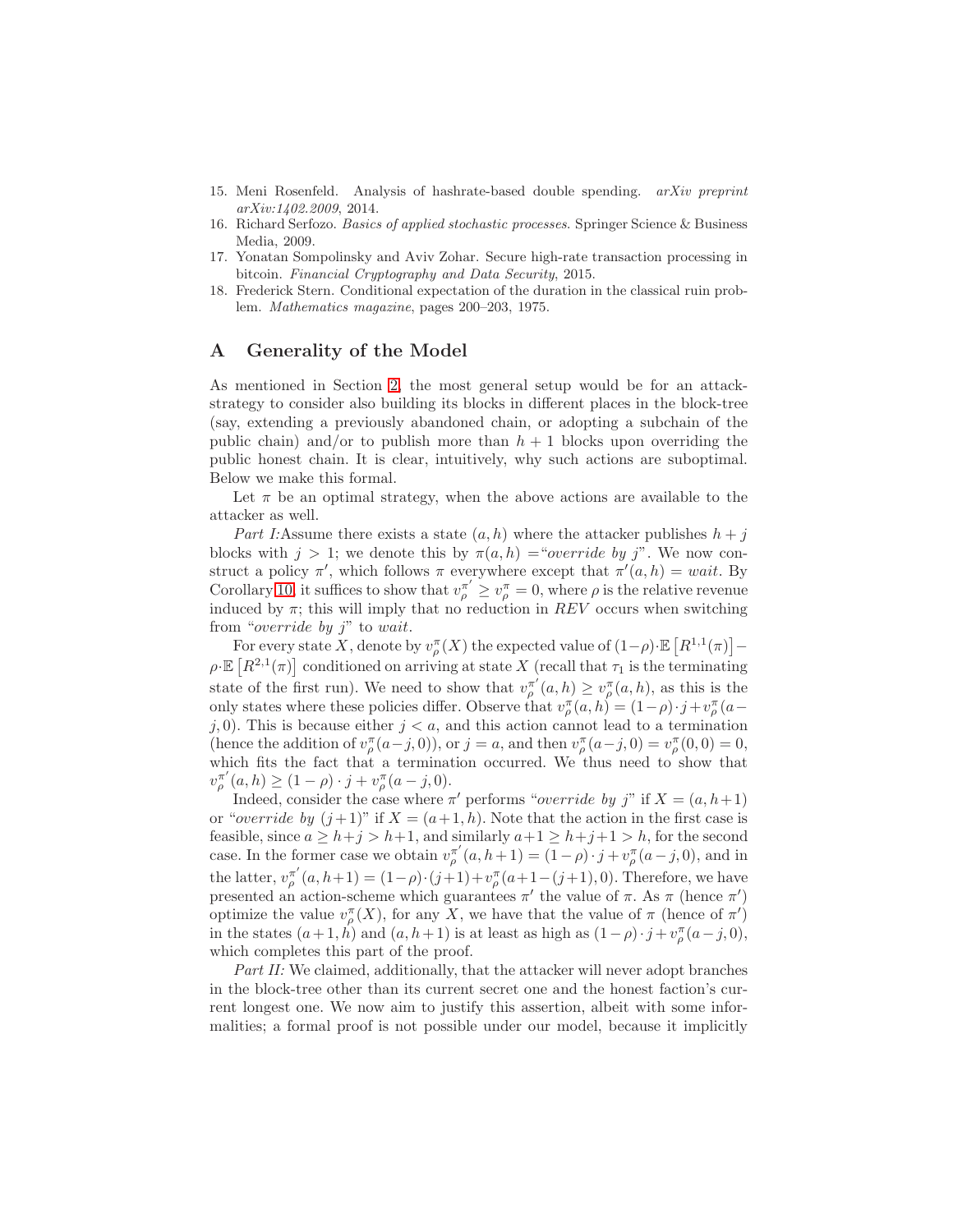assumes that actions as override and adopt grant immediate reward, whereas if the attacker adopts older abandoned chains it can hypothetically reverse such decisions. Nonetheless it is very clear why this would be suboptimal:

For any  $(a, h)$ , let  $A_1, ..., A_a$  denote the attacker's chain, and  $H_1, ..., H_h$  the honest network's chain, and let  $H_0$  be the block that  $A_1$  and  $H_1$  extend (it is now public, but may have belonged to the attacker).<sup>[13](#page-22-1)</sup> Let now  $(a, h)$  be the first state at which the attacker decides to deviate and extend a block  $B$  other than  $A_a$  or  $H_h$ . If B was not created after  $H_0$  (and  $B \neq H_0$ ), then it was available to the attacker at the time it began extending  $H_0$ . By the choice of  $(a, h)$ , extending  $H_0$ was then at least as profitable as extending  $B$ , and this dominance is invariant under future events (e.g., by the public chain that formed above  $H_0$ ). Thus the attacker can just as well repeat its initial choice of  $H_0$  over B.

A similar argument holds for the case where B was created after  $H_0$  (or  $B = H_0$ ). Denote by l the length of the attacker's chain upon the creation of B. Extending  $A_l$  was then at least as profitable as extending  $B$ , by the choice of  $(a, h)$ , and this again is not altered by future events. All the same, the attacker can just as well repeat its choice and choose  $A_l$  over B. in conclusion, we can restrict our attention to strategies restricted to our three-action model (four, with *wait*), without loss of generality. This also enables a Markovian model, fortunately, as described in Section [2.](#page-4-0)

### <span id="page-22-0"></span>B Proof of Proposition [1](#page-8-3)

#### Proposition [1:](#page-8-3)

For any  $\pi$ ,  $REV(\pi, \alpha, \gamma) \leq \frac{\alpha}{1-\alpha}$ . Moreover, this bound is tight, and achieved when  $\gamma = 1$ .

Proof. We can map every block of the honest network which was overridden, to a block of the attacker; this is because override requires the attacker to publish a chain longer than that of the honest network's.

Let  $k_T$  be the number of blocks that the attacker has built up to time T. The honest network thus built  $l_T := T - k_T$  by this time. The argument above shows that  $l_T - \sum_{t=1}^T r_t^2 \leq k_T$ . Also,  $Pr(l_T > k_T) \to 1$ , when  $T \to \infty$ . Therefore, the relative revenue satisfies:

<span id="page-22-2"></span>
$$
REV(\pi) = \lim_{T \to \infty} \frac{\sum_{t=1}^T r_t^1}{\sum_{t=1}^T r_t^1 + \sum_{t=1}^T r_t^2} \le \lim_{T \to \infty} \frac{\sum_{t=1}^T r_t^1}{\sum_{t=1}^T r_t^1 + l_T - k_T} = \tag{12}
$$

<span id="page-22-3"></span>
$$
\lim_{T \to \infty} \frac{1}{1 + (l_T - k_T) / (\sum_{t=1}^T r_t^1)} \le \lim_{T \to \infty} \frac{1}{1 + (l_T - k_T) / k_T} = \lim_{T \to \infty} \frac{k_T}{l_T}.
$$
 (13)

The SLLN applies naturally to  $k_T$  and  $l_T$ , implying that the above equals  $\frac{\alpha \cdot T}{(1-\alpha)\cdot T} = \frac{\alpha}{1-\alpha}$  (*a.s.*).

<span id="page-22-1"></span><sup>&</sup>lt;sup>13</sup> In case the honest network is forked, pick one of them arbitrarily; blocks are anonymous, and they are only accepted or rejected according to the lengths of their chains, which are in this case equal.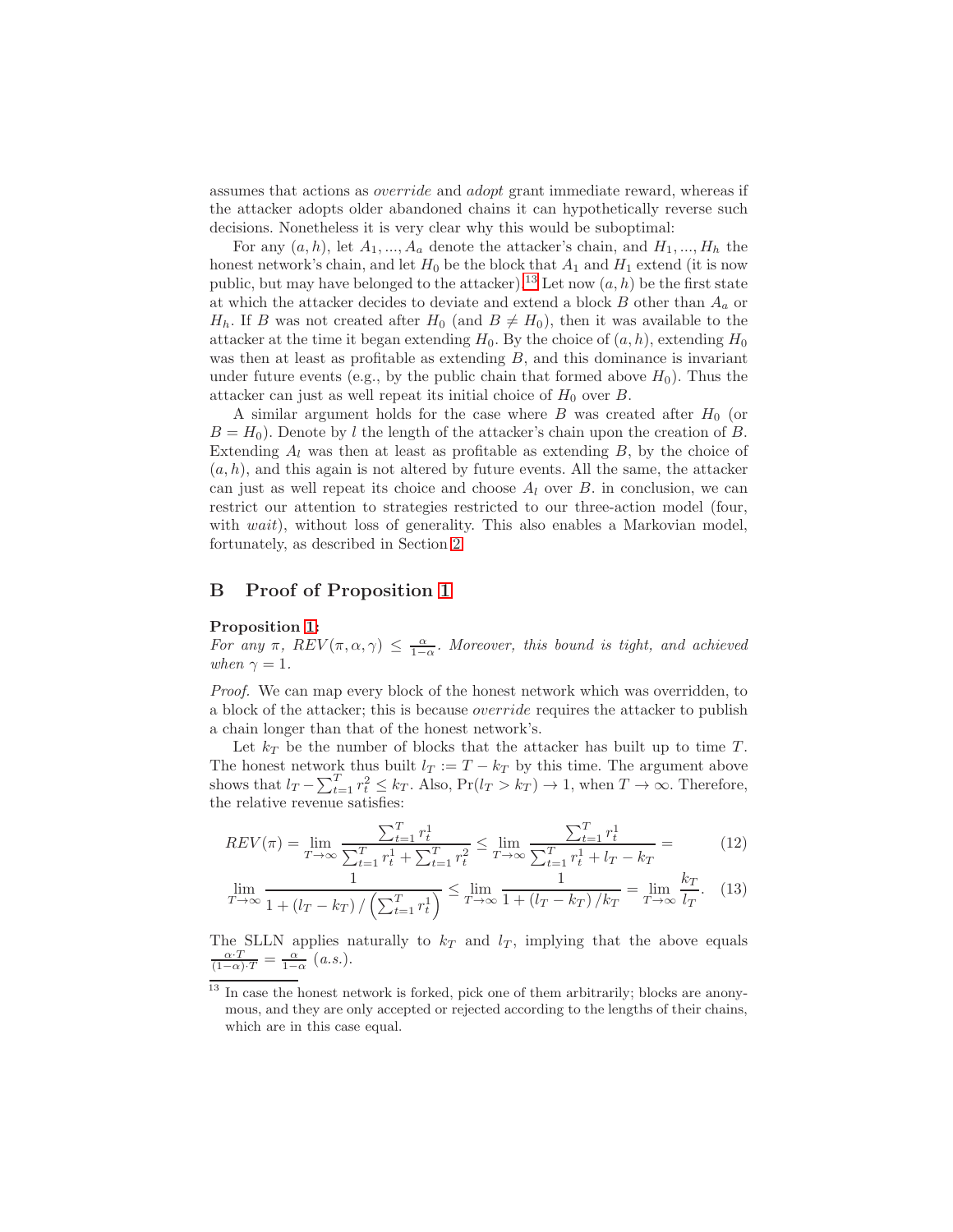To see that the bound is achieved in  $\gamma = 1$ , observe that the policy SM1 satisfies the property that every block of the attacker overrides one block of the honest network, and that none of the attacker's blocks are overridden (as the policy never reaches a state where it needs to *adopt*, except when  $a = 0$ ). This turns both inequalities in [\(12\)](#page-22-2)-[\(13\)](#page-22-3) into equalities. □

### <span id="page-23-0"></span>C Correctness of Algorithm [1](#page-10-5)

In this section we prove that Algorithm [1](#page-10-5) halts and that its output meets the conditions specified therein. We begin with applying here a Strong Law of Large Numbers, which will prove useful along our path. Under a fixed stationary policy  $\pi$ , we denote by  $\tau_1$  the renewal time of the game. Formally,  $\tau_1$  is the time, or number of visited states, until the game reaches a state s from which the transition probabilities are  $\alpha$  to state (1,0) and  $1 - \alpha$  to (0,1).

**Lemma 8.** Let  $\pi$  be some fixed policy of  $M_{\rho}^{T_0}$ . Denote  $R^{k,1}(\pi) = \sum_{t=1}^{T_1} r_t^k(\pi)$ (for  $k = 1, 2$ ).

$$
\lim_{T \to \infty} \frac{1}{T} \sum_{t=1}^{T} r_t^k(\pi) = \mathbb{E} \left[ \lim_{T \to \infty} \frac{1}{T} \sum_{t=1}^{T} r_t^k(\pi) \right] = \frac{\mathbb{E} \left[ R^{k,1}(\pi) \right]}{\mathbb{E}[\tau_1]} \quad (a.s.), \tag{14}
$$

for  $k = 1, 2$ . Similarly,

$$
\lim_{T \to \infty} \frac{1}{T} \sum_{t=1}^{T} w_{\rho}(r_t(\pi)) = \mathbb{E} \left[ \lim_{T \to \infty} \frac{1}{T} \sum_{t=1}^{T} w_{\rho}(r_t(\pi)) \right]
$$
(15)

<span id="page-23-3"></span><span id="page-23-2"></span><span id="page-23-1"></span>
$$
= \frac{(1-\rho)\cdot \mathbb{E}\left[R^{1,1}(\pi)\right] - \rho\cdot \mathbb{E}\left[R^{2,1}(\pi)\right]}{\mathbb{E}[\tau_1]} \quad (a.s.) \tag{16}
$$

*Proof.* Define by  $C^{\pi}$  the states reachable from state  $s_0 := (1, 0, irrelevant)$ , when  $\pi$  is employed. We will show that  $\mathcal{C}^{\pi}$  is an irreducible positive recurrent Markov chain. For any state X in  $\mathcal{C}^{\pi}$  it must be that the waiting time for the next visit of  $s_0$  has finite expectation: Assume that after  $T'$  steps the honest network created  $M(T')$  blocks and the attacker  $m(T')$ . If  $M(T') > m(T')$  then as long as the player does not adopt  $h - a = M(T') - m(T')$ ; this is regardless of other actions which the attacker possibly made in the past. As block creations are *i.i.d,* the process  $Y(T') = M(T') - m(T')$  is equivalent to a random walk on Z with a positive drift, hence the expected time of the last time it returns to the origin is finite. After which the only action the attacker can make is adopt and wait. As our model does not allow for pathological strategies in which the attacker waits for periods of infinite expected length, the next adoption occurs in finite expected time. Finally, every adoption leads to  $X_0$  with probability  $\alpha$ , thus the next return to  $X_0$  is of finite expectation. This state is thus positive recurrent. We conclude that  $\mathcal{C}^{\pi}$  consists of a single communicating class (the finite expectation of the return implies the existence of a  $t$  for which there's a positive probability to return to  $s_0$  within t steps), hence that  $\pi$  induces a single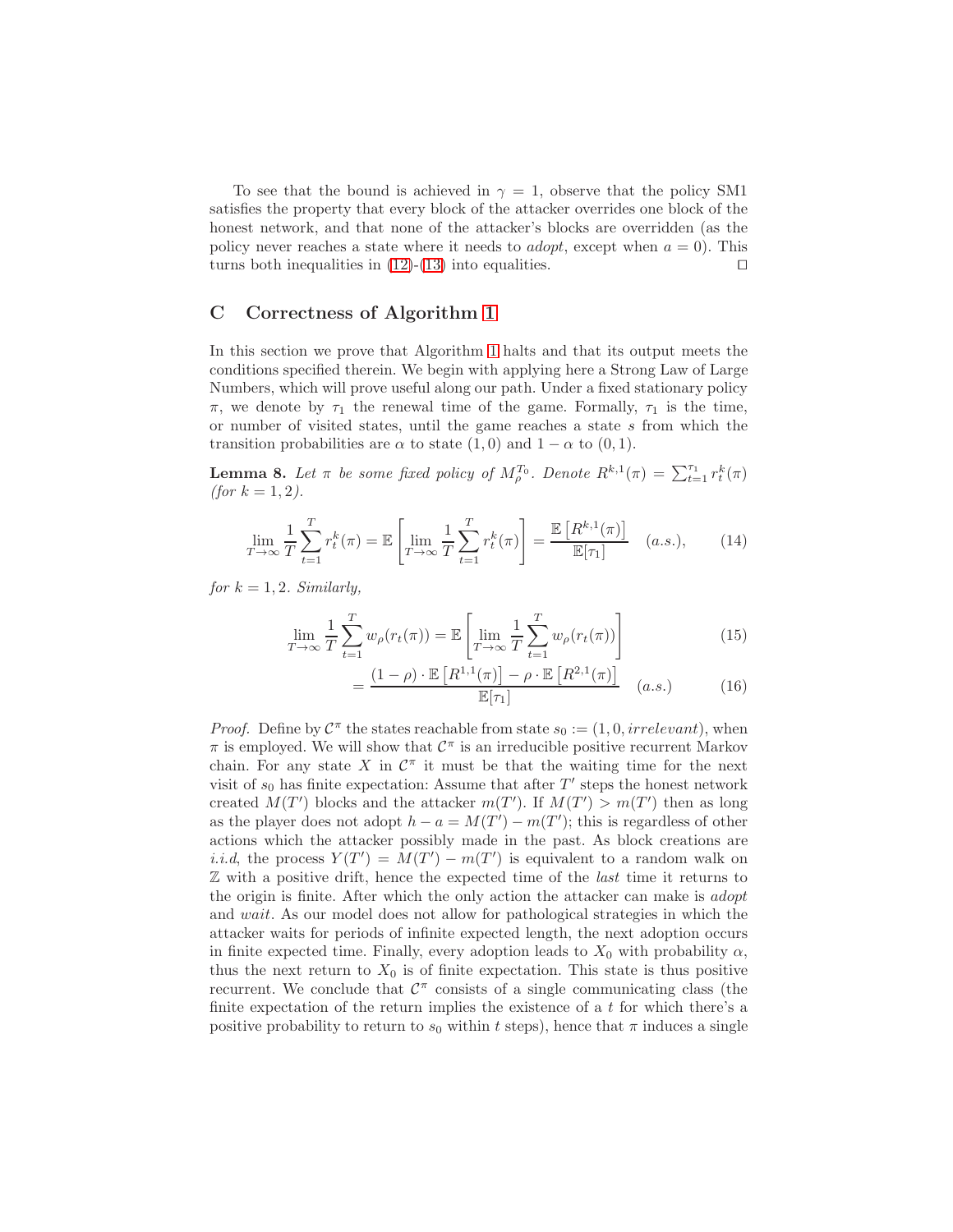irreducible Markov chain  $\mathcal{C}^{\pi}$ , which is also positive recurrent, as  $s_0$  is. We can thus use The Strong Law of Large Numbers for Markov chains (see, e.g., [\[16\]](#page-21-3) pg. 50, Corollary 79) to arrive at [\(14\)](#page-23-2) and [\(16\)](#page-23-3). The right-hand side equality in [\(14\)](#page-23-2) follows from the SLLN applied to renewal reward processes. ⊓⊔

The following are immediate corollaries of the strong law above:

**Corollary 9.** For any admissible policy  $\pi$  of  $M_{\rho}^{T_0}$ ,

<span id="page-24-2"></span>
$$
REV(\pi) = \frac{\lim_{T \to \infty} \frac{1}{T} \sum_{t=1}^T r_t^1}{\lim_{T \to \infty} \frac{1}{T} \sum_{t=1}^T (r_t^1 + r_t^2)} = \frac{\mathbb{E}\left[R^{1,1}\right]}{\mathbb{E}\left[R^{1,1}\right] + \mathbb{E}\left[R^{2,1}\right]} \quad (a.s.) \tag{17}
$$

<span id="page-24-0"></span>Corollary 10. Let  $\pi$  and  $\pi'$  be two policies.

1. If  $(1 - \alpha) \cdot \mathbb{E}[R^{1,1}] - \alpha \cdot \mathbb{E}[R^{2,1}] \geq 0$ , then  $\pi$  dominates honest-mining. 2. If  $(1 - REV(\pi)) \cdot \mathbb{E}\left[R^{1,1}(\pi')\right] - REV(\pi) \cdot \mathbb{E}\left[R^{2,1}(\pi')\right] > 0$ , then  $\pi'$  dominates π.

Both assertions become strict together with the inequalities.

The following lemma states that an optimal policy in  $M_{\rho}^{T_0}$ , whose value is small enough, is approximately optimal in  $M$ , if only truncated policies are considered:

<span id="page-24-3"></span>**Lemma 11.** Let  $\rho \in [0,1], \epsilon > 0$ , and  $T_0 \in \mathbb{N}$ . If  $\pi \in A^{T_0}$  is optimal in  $M_{\rho}^{T_0}$ and  $|v_{\rho}^{\pi}| < \epsilon/2$ , then

1. 
$$
|\rho - REV(\pi)| < \epsilon
$$
  
2.  $|\rho - \max_{\pi' \in A^{T_0}} \{ REV(\pi')\}| < \epsilon$ 

*Proof.* Observe that  $\lim_{T\to\infty}$  $\frac{1}{T} \sum_{t=1}^{T} (r_t^1(\pi') + r_t^2(\pi'))$  represents the average number of blocks added to the agreed pubic chain (aka main chain), per round, when  $\pi'$  is deployed. Under the honest strategy, this rate equals 1, as every round accounts for the addition of a new block (see Section [2\)](#page-4-0). On the other hand, no positive recurrent strategy can more than halve the growth rate of the main chain: For every block that is overridden and excluded from the main chain there's a corresponding overriding block is included in it (see also the proof of Proposition [1\)](#page-8-3).<sup>[14](#page-24-1)</sup> Thus,  $\mathbb{E}\left[\lim_{T\to\infty}\right]$  $\frac{1}{T} \sum_{t=1}^{T} (r_t^1(\pi') + r_t^2(\pi')) \geq 1/2.$ 

<span id="page-24-1"></span><sup>&</sup>lt;sup>14</sup> This assumption is without loss of generality, as at some point the player would need to adopt, and the waiting time for it is finite in expectation. See the proof of Lemma [8.](#page-23-1)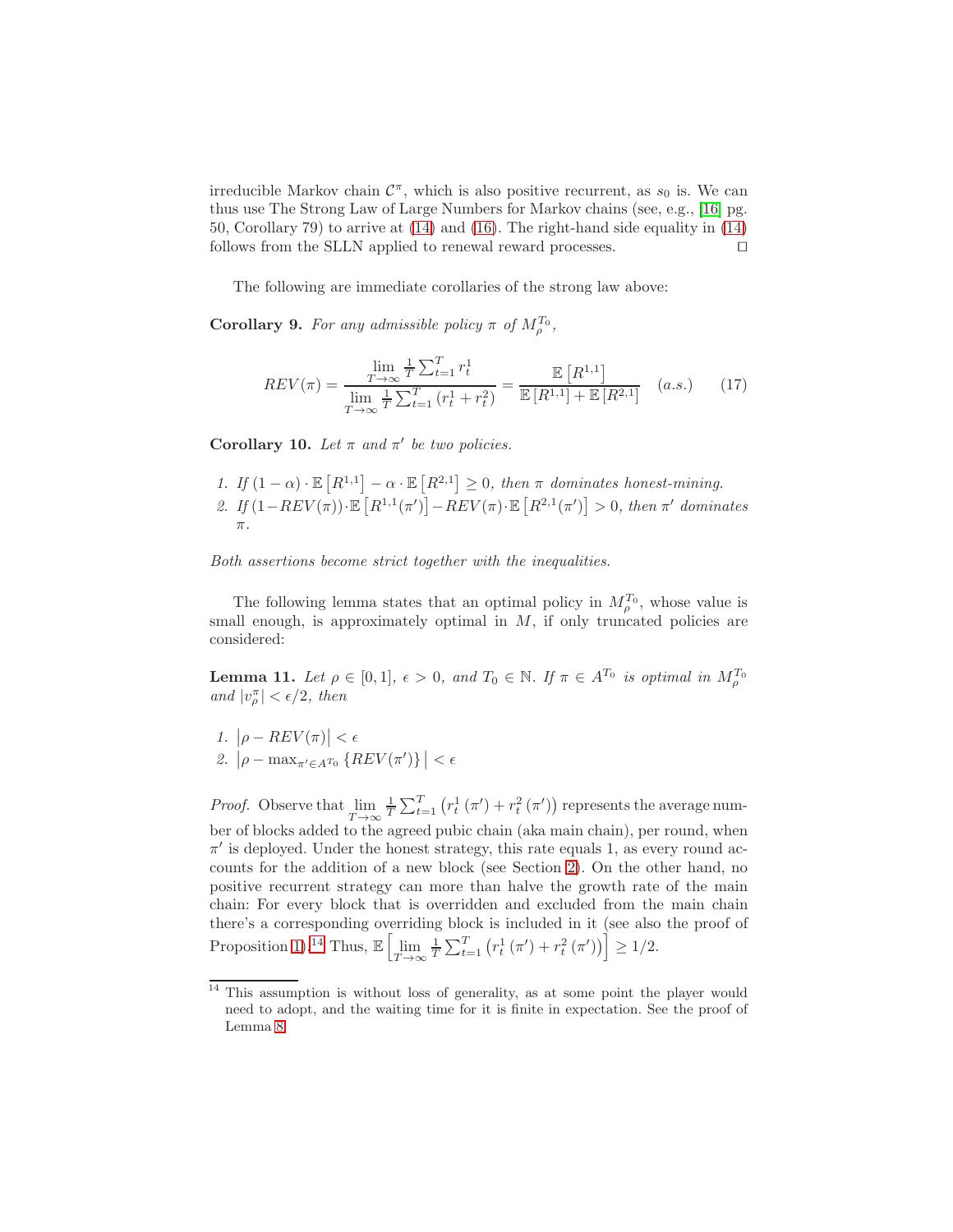Part I: Relying on Lemma [8](#page-23-1) we can manipulate the limits to obtain

$$
\epsilon/2 > v_{\rho}^{\pi} = \mathbb{E}\left[\liminf_{T \to \infty} \frac{1}{T} \sum_{t=1}^{T} w_{\rho}(r_t^1(\pi), r_t^2(\pi))\right] =
$$
\n
$$
\mathbb{E}\left[\liminf_{T \to \infty} \frac{1}{T} \sum_{t=1}^{T} (1-\rho) \cdot r_t^1(\pi) - \rho \cdot r_t^2(\pi)\right] =
$$
\n
$$
\mathbb{E}\left[\lim_{T \to \infty} \frac{1}{T} \sum_{t=1}^{T} r_t^1(\pi)\right] - \rho \cdot \mathbb{E}\left[\lim_{T \to \infty} \frac{1}{T} \sum_{t=1}^{T} \left(r_t^1(\pi) + r_t^2(\pi)\right)\right].
$$
\n(18)

Using Corollary [9](#page-24-2) we obtain

$$
REV(\pi) = \frac{\mathbb{E}\left[\lim_{T \to \infty} \frac{1}{T} \sum_{t=1}^T r_t^1(\pi)\right]}{\mathbb{E}\left[\lim_{T \to \infty} \frac{1}{T} \sum_{t=1}^T \left(r_t^1(\pi) + r_t^2(\pi)\right)\right]} \n\rho + \frac{\epsilon/2}{\mathbb{E}\left[\lim_{T \to \infty} \frac{1}{T} \sum_{t=1}^T \left(r_t^1(\pi) + r_t^2(\pi)\right)\right]} \leq \rho + \epsilon.
$$

Similarly,  $v_{\rho}^{\pi} > -\epsilon/2$  implies

$$
REV(\pi) > \rho - \frac{\epsilon/2}{\mathbb{E}\left[\lim_{T \to \infty} \frac{1}{T} \sum_{t=1}^T \left(r_t^1\left(\pi\right) + r_t^2\left(\pi\right)\right)\right]} \ge \rho - \epsilon,
$$

which concludes the first part.

Part II: We use here the same technique as previously. Assume by negation that for some policy  $\pi' \in A^{T_0}, REV(\pi') \geq \rho + \epsilon$ . Then, similar to the previous article, we have

<span id="page-25-0"></span>
$$
\frac{\mathbb{E}\left[\lim_{T\to\infty}\frac{1}{T}\sum_{t=1}^{T}r_t^1(\pi')\right]}{\mathbb{E}\left[\lim_{T\to\infty}\frac{1}{T}\sum_{t=1}^{T}\left(r_t^1(\pi')+r_t^2(\pi')\right)\right]} = REV(\pi') \ge \rho + \epsilon \Longrightarrow
$$
\n(19)

<span id="page-25-1"></span>
$$
v_{\rho}^{\pi'} = \mathbb{E}\left[\lim_{T \to \infty} \frac{1}{T} \sum_{t=1}^{T} r_t^1(\pi')\right] - \rho \cdot \mathbb{E}\left[\lim_{T \to \infty} \frac{1}{T} \sum_{t=1}^{T} \left(r_t^1(\pi') + r_t^2(\pi')\right)\right] \ge
$$

$$
\left(\mathbb{E}\left[\lim_{T \to \infty} \frac{1}{T} \sum_{t=1}^{T} \left(r_t^1(\pi') + r_t^2(\pi')\right)\right]\right) \cdot \epsilon \ge 1/2 \cdot \epsilon > v_{\rho}^{\pi},\tag{20}
$$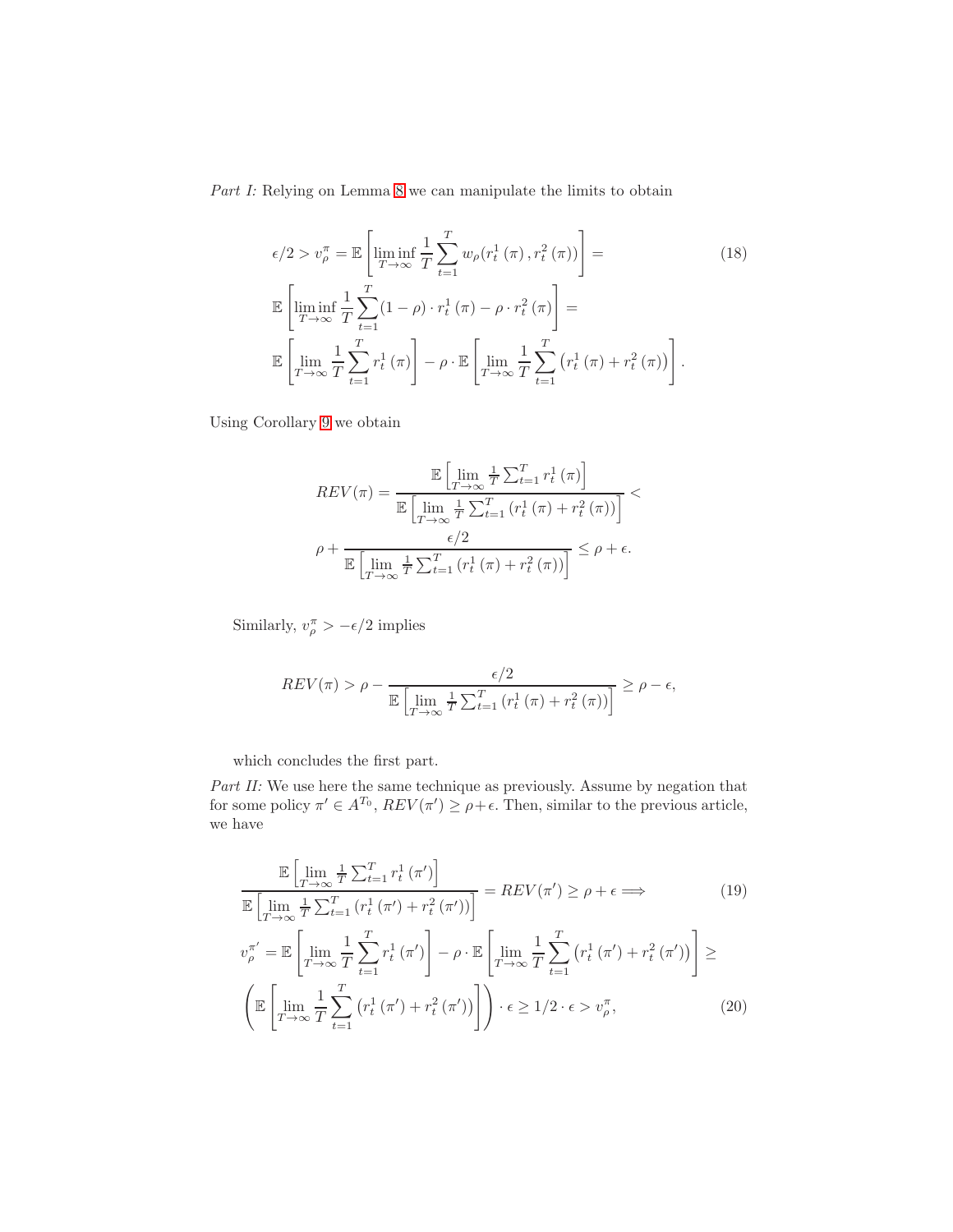which contradicts the optimality of  $v_\rho^\pi$ . This proves that  $\rho > \max_{\pi' \in A^{T_0}} \{ REV(\pi) \}$  $-\epsilon$ . On the other hand, assume in negation that  $REV(\pi) \leq \rho - \epsilon$ . We then have,

$$
\frac{\mathbb{E}\left[\lim_{T\to\infty}\frac{1}{T}\sum_{t=1}^{T}r_{t}^{1}\left(\pi\right)\right]}{\mathbb{E}\left[\lim_{T\to\infty}\frac{1}{T}\sum_{t=1}^{T}\left(r_{t}^{1}\left(\pi\right)+r_{t}^{2}\left(\pi\right)\right)\right]}\leq\rho-\epsilon \Longrightarrow
$$
\n
$$
v_{\rho}^{\pi} = \mathbb{E}\left[\lim_{T\to\infty}\frac{1}{T}\sum_{t=1}^{T}r_{t}^{1}\left(\pi\right)\right]-\rho\cdot\mathbb{E}\left[\lim_{T\to\infty}\frac{1}{T}\sum_{t=1}^{T}\left(r_{t}^{1}\left(\pi\right)+r_{t}^{2}\left(\pi\right)\right)\right]\leq
$$
\n
$$
\left(\mathbb{E}\left[\lim_{T\to\infty}\frac{1}{T}\sum_{t=1}^{T}\left(r_{t}^{1}\left(\pi\right)+r_{t}^{2}\left(\pi\right)\right)\right]\right)\cdot-\epsilon \leq 1/2\cdot(-\epsilon)
$$

and we arrive again at a contradiction. Therefore,  $REV(\pi) > \rho - \epsilon$ , hence  $\max_{\pi' \in A^{T_0}} \{ REV(\pi')\} > \rho - \epsilon.$ 

**Corollary 12.** If  $\pi$  is  $\epsilon/4$ -optimal in  $M_{\rho}^{T_0}$  and  $|v_{\rho}^{\pi}| < \epsilon/4$ , then the inequalities guaranteed by Lemma [11](#page-24-3) hold.

*Proof.* The first inequality holds for  $\pi$ , as in its proof we didn't use the assumption on  $\pi$ 's optimality. The second inequality is a property of  $\rho$  (and not of the policy); it holds because  $|v_{\rho}^{\pi}| < \epsilon/4$  together with  $\pi$  being  $\epsilon/4$ -optimal imply  $|v_{\rho}^{\hat{\pi}}| < \epsilon/2$ , for an optimal policy  $\hat{\pi}$ .  $\Box$ 

Finally, we are ready to prove the correctness of Algorithm [1:](#page-10-5) Proposition [4:](#page-11-1)

For any  $T_0 \in \mathbb{N}$  and  $\epsilon > 0$ , Algorithm [1](#page-10-5) halts, and its output  $(\rho, \pi)$  satisfies:  $|\rho - REV(\pi)| < \epsilon$  and  $|\rho - \max_{\pi' \in A^T} \{ REV(\pi')\}| < \epsilon$ .

*Proof.* Observe that  $v_\rho^T$ \*, the optimal value of  $M_{\rho}^{T_0}$ , is monotonically decreasing in  $\rho$ : If  $\rho_1 > \rho_2$  and  $\pi_1$  is optimal in  $M_{\rho_1}^{T_0}$ , then  $v_{\rho_2}^{T_0}$ \*  $\geq v_{\rho_2}^{T_0, \pi_1} > v_{\rho_1}^{T_0, \pi_1} = v_{\rho_1}^{T_0}$ ∗ , where the strict inequality holds because  $w_{\rho}$  is strictly decreasing. Furthermore,  $v_\rho^{T_0}$ \* is continuous in  $\rho$ , as  $w_\rho$  is.

Now, the quantity  $(high - low)$  is halved at every iteration of the loop (lines  $(6)$ , $(8)$ ), hence the number of iterations must be finite. To understand what we can say about v when the algorithm halts and  $high - low < \epsilon/8$ , we make use of loop invariants: First, we claim that for every value assigned to *low* throughout the algorithm's run, the value returned by  $mdp\_solver(M_{low}^{T_0}, \epsilon/8)$  is positive. Indeed, low begins with a value of 0. Honest mining gains the attacker a value of  $\alpha$ , in  $M_0^{T_0}$ ;  $mdp\_solver(M_{low}^{T_0}, \epsilon/8)$  thus returns a positive value, assuming  $\epsilon < 8 \cdot \alpha$ . Any further alteration of low's value, in line [6,](#page-10-3) is conditioned to satisfy this assertion.

Similarly, the value returned by  $mdp\_solver(M_1^{T_0}, \epsilon/8)$  must be negative, since the attacker's profits for its blocks vanishes, and its revenue for blocks it adopts is negative (and such events occur in finite time, in epxectation; see Lemma [8\)](#page-23-1). In addition, any new assignment to *high* is conditioned to be nonpositive, by line [8.](#page-10-4)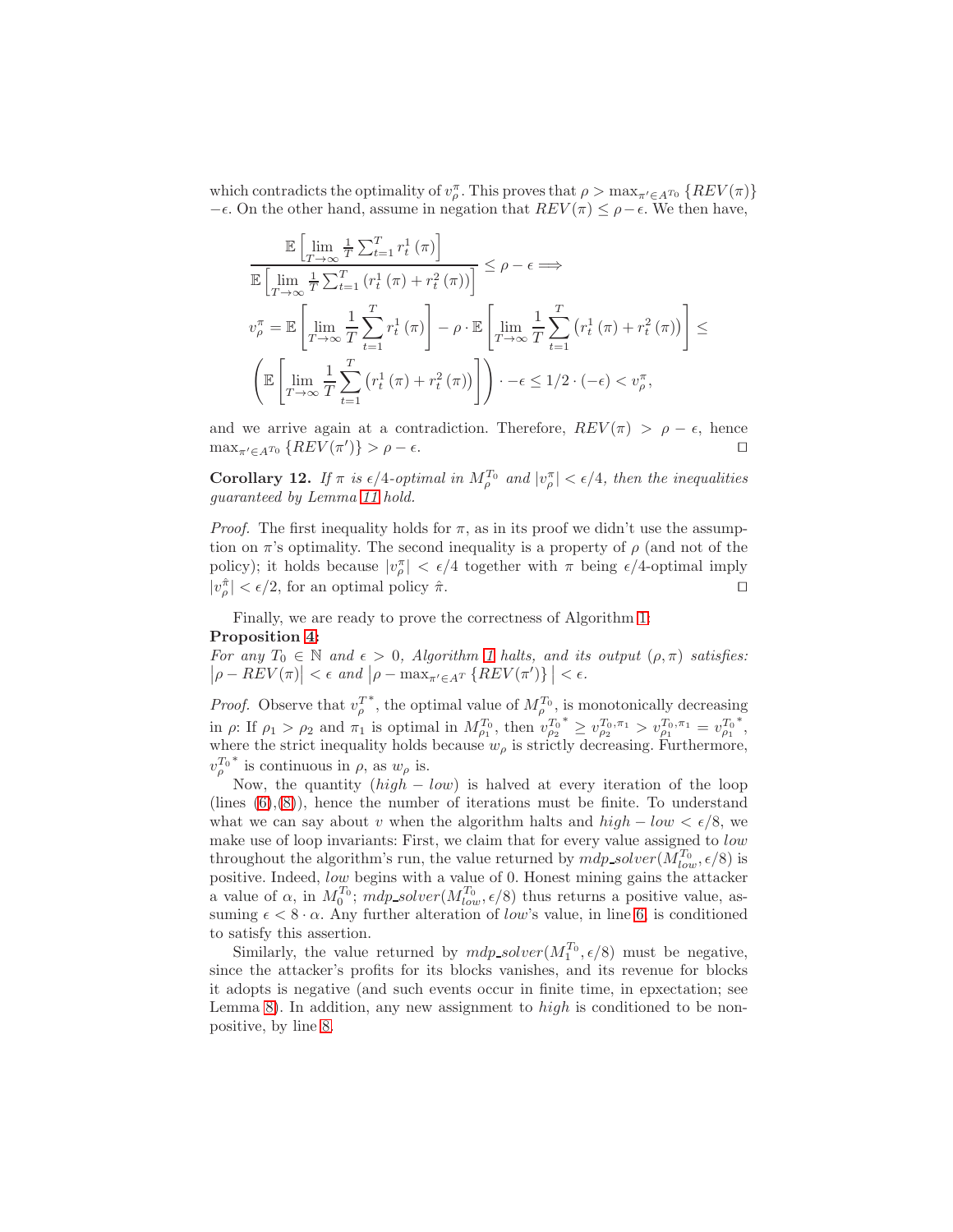From the monotonocity and continuity of  $v_\rho^{T_0}$ ∗ we deduce that the root of  $v_\rho^{T_0}$ <sup>\*</sup> lies between low and high. However, high-low  $\lt \epsilon/8$  implies that  $|v| \lt \epsilon/8$ : Indeed, assume in negation that  $v_{\rho}^{\pi} \ge \epsilon/8$ . Then

$$
\epsilon/8 \leq v_{\rho}^{\pi} = \mathbb{E}\left[\lim_{T \to \infty} \frac{1}{T} \sum_{t=1}^{T} r_t^1(\pi)\right] - \rho \cdot \mathbb{E}\left[\lim_{T \to \infty} \frac{1}{T} \sum_{t=1}^{T} \left(r_t^1(\pi) + r_t^2(\pi)\right)\right] \leq
$$
  

$$
\mathbb{E}\left[\lim_{T \to \infty} \frac{1}{T} \sum_{t=1}^{T} r_t^1(\pi)\right] - (\rho + \epsilon/8) \cdot \mathbb{E}\left[\lim_{T \to \infty} \frac{1}{T} \sum_{t=1}^{T} \left(r_t^1(\pi) + r_t^2(\pi)\right)\right] + \epsilon/8
$$
  

$$
\leq v_{\rho + \epsilon/4}^{T_0} + \epsilon/8 < v_{high}^{T_0}^{\pi^*} + \epsilon/8.
$$
 (21)

We used here the inequality  $\mathbb{E}\left[\lim_{T\to\infty}\right]$  $\frac{1}{T} \sum_{t=1}^{T} (r_t^1(\pi) + r_t^2(\pi)) \leq 1$  (see the proof of Lemma [11\)](#page-24-3), and the strict monotonicity of  $v_\rho^{T_0}$ <sup>\*</sup>. This contradicts  $v_{high}^{T_0}$  $^*$  ≤ 0. A similar derivation rules out the case  $v_p^{\pi} \le -\epsilon/8$ , which holds as a loop invariant. We conclude that  $|v| < \epsilon/8$ . □

**Proposition [3.](#page-10-9)** For any  $T \in \mathbb{N}$ , if  $v_{\rho}^* \geq 0$  then  $u_{\rho}^T$ \*  $\ge v_{\rho}$ \*  $\ge v_{\rho}^T$ ∗ . Moreover, these bounds are tight:  $\lim_{T \to \infty} u_{\rho}^T$ \* –  $v_\rho^T$  $* = 0.$ 

We precede the proof of the proposition with some (fun!) probability analysis. Denote by  $Low-Triangle$  the set of states  $\{(a, h) : a \geq h\}$ . Fix some policy  $\pi$  and a state  $(a_0, h_0)$ . Denote by  $Y_t^{\pi}$  the random process defined by our game, where the initial state is  $(a_0, h_0)$ . Let  $\psi$  be a stopping time defined by  $\max\{t: Y_t^{\pi} \in Low\text{-}Triangle\}$ . If  $Y_{\psi}^{\pi} = (a_1, a_1)$  (observe that  $Y_{\psi}^{\pi}$  must lie in the main diagonal), we denote  $last(a_0, h_0) := a_1$ .  $last(a_0, h_0)$  represents the number of blocks the attacker (or the honest network, for the matter) has, before leaving Low-Triangle for the rest of the epoch.

**Lemma 13.** For any state  $(a, h_0) \in Low\text{-}Triangle$ ,

<span id="page-27-0"></span>
$$
\mathbb{E}\left[last(a_0, h_0)\right] = \frac{\alpha \cdot (1 - \alpha)}{(1 - 2 \cdot \alpha)^2} + \frac{1}{2} \cdot \left(\frac{a_0 - h_0}{1 - 2 \cdot \alpha} + a_0 + h_0\right) \tag{22}
$$

*Proof.* Note first that  $last(a_0, h_0) = \frac{1}{2} \cdot (\psi - (a_0 - h_0)) + a_0$ , because if the attacker created k blocks after reaching  $(a_0, h_0)$ , the honest network needs to create precisely  $k + a_0 - h_0$  blocks in order to leave Low-Triangle. We are thus left with the task of calculating  $\mathbb{E}[\psi]$ . Consider a random walk on  $\mathbb{Z}$ , starting at  $a_0 - h_0$ , with probability  $\alpha$  of moving one step towards positive infinity and  $(1 - \alpha)$  of moving towards negative infinity. Let  $\psi'$  be the time until the last visit of the origin. Observe that  $\psi'$  has the same distribution as  $\psi$  (!), we thus identify them with each other, henceforth.

We further break  $\psi$  into stopping times: Let N be the number of visits to the origin (we have  $N > 0$  almost surely, since the drift is towards negative infinity). Let  $\psi_1$  be the first time up to the first visit of the origin, and for  $1 < k \leq N$ , let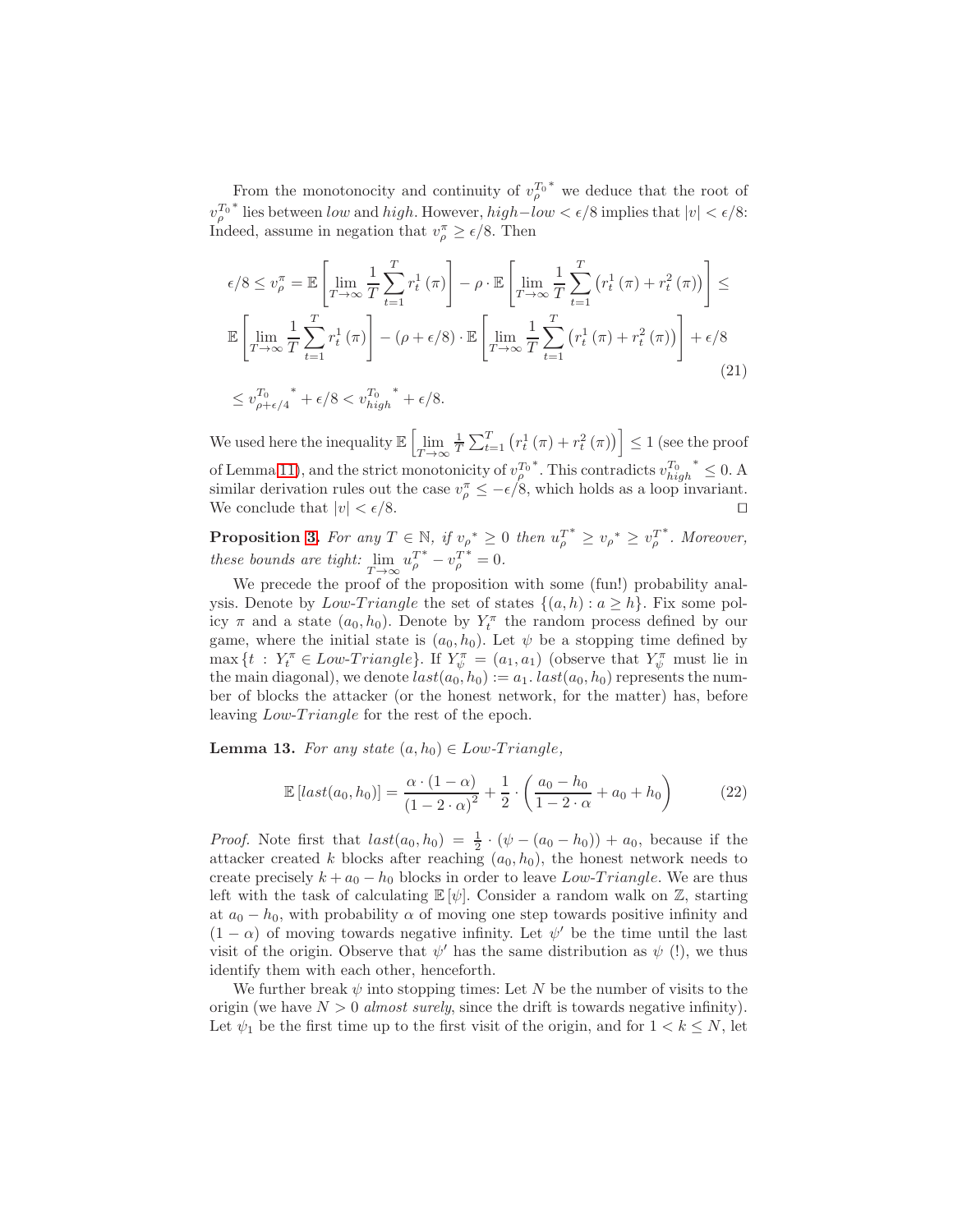$\psi_k$  be the time that elapsed between  $\psi_{k-1}$  and the next visit to the origin. Any two travels that begin and end at the origin are i.i.d, and, moreover, the number of such travels is independent of their lengths. Therefore, by Wald's equation,  $\mathbb{E}[\psi - \psi_1] = \mathbb{E}[N] \cdot \mathbb{E}[\psi_2].$ 

We can interpret  $N$  as counting the number of failures before one success, where a success represents a visit of the origin which never returns to it (this is equivalent, *almost surely*, to never returning to the nonnegative side of  $\mathbb{Z}$ ). The probability of a success is  $\left(1 - \frac{\alpha}{1 - \alpha}\right)$ ), implying that  $\mathbb{E}[N] = \frac{\frac{\alpha}{1-\alpha}}{1-\frac{\alpha}{1-\alpha}} = \frac{\alpha}{1-2\cdot\alpha}.$ 

Whenever the walk starts at +1 the expected return time to the origin is  $\frac{1}{1-2\alpha}$ . The same expression holds for the expected return time when starting at  $-1$ , conditioned on a return occurring (see [\[18\]](#page-21-4)). Counting the first step to  $\pm 1$ as well, the expected next return to the origin, conditioned on its occurrence, is  $\left(1+\frac{1}{1-2\cdot\alpha}\right)$ ).<sup>[15](#page-28-0)</sup> We conclude that  $\mathbb{E}[\psi - \psi_1] = \frac{\alpha}{1 - 2 \cdot \alpha} \cdot \left(1 + \frac{1}{1 - 2 \cdot \alpha}\right)$ .

Another result in [\[18\]](#page-21-4) implies that  $\mathbb{E}[\psi_1] = \frac{a_0 - h_0}{1 - 2 \cdot \alpha}$ . We obtain:

$$
\mathbb{E}[\psi] = \frac{\alpha}{1 - 2 \cdot \alpha} \cdot \left(1 + \frac{1}{1 - 2 \cdot \alpha}\right) + \frac{a_0 - h_0}{1 - 2 \cdot \alpha} \Longrightarrow \tag{23}
$$

$$
\mathbb{E}\left[last(a_0, h_0)\right] = \frac{1}{2} \cdot (\mathbb{E}\left[\psi\right] - (a_0 - h_0)) + a_0 = \frac{1}{2} \cdot (\mathbb{E}\left[\psi\right] + a_0 + h_0) = (24)
$$

$$
\frac{1}{2} \cdot \left( \frac{\alpha}{1 - 2 \cdot \alpha} \cdot \left( 1 + \frac{1}{1 - 2 \cdot \alpha} \right) + \frac{a_0 - h_0}{1 - 2 \cdot \alpha} + a_0 + h_0 \right) = \tag{25}
$$

$$
\frac{\alpha \cdot (1 - \alpha)}{(1 - 2 \cdot \alpha)^2} + \frac{1}{2} \cdot \left( \frac{a_0 - h_0}{1 - 2 \cdot \alpha} + a_0 + h_0 \right). \tag{26}
$$

⊓⊔

*Proof (of Proposition [3\)](#page-10-9). Part I:* Let  $\pi$  be an optimal policy in  $M_{\rho}$ . Assume the game has reached state  $(a, h) \in Low-Triangle$ , and an oracle lets the attacker know that this is the last state in  $Low-Triangle$  which the game will reach before a future adopt. Assume further that the oracle lets the attacker "cheat" and perform the action match with success probability 1 (granting him, effectively,  $\gamma = 1$ ) and even if the previous state was not in Low-Triangle (ignoring thus restrictions on the feasibility of match). Obviously, the attacker can only benefit from this oracle, by waiting for the last state in  $Low-Triangle$ , and then performing match (it has nothing to lose by taking only the null action up to that point).

Upon which, performing match on the main diagonal marks the end of the first epoch, since the respective chains of the attacker and the honest network collapse, hence the next state is distributed as  $X_0$  is. As a result, we may bound the accumulated immediate rewards from state  $(a, h) \in Low\text{-}Triangle$  onwards, up to  $\tau_1$ , in  $M_\rho$ , by

<span id="page-28-1"></span>
$$
(1 - \rho) \cdot \mathbb{E}\left[last(a, h)\right] = (1 - \rho) \cdot \frac{\alpha \cdot (1 - \alpha)}{(1 - 2 \cdot \alpha)^2} + \frac{1}{2} \cdot \left(\frac{a - h}{1 - 2 \cdot \alpha} + a + h\right). \tag{27}
$$

<span id="page-28-0"></span> $15$  Note that, starting at  $+1$ , the expected return time is unaffected by conditioning on an eventual return, since this occurs w.p.1.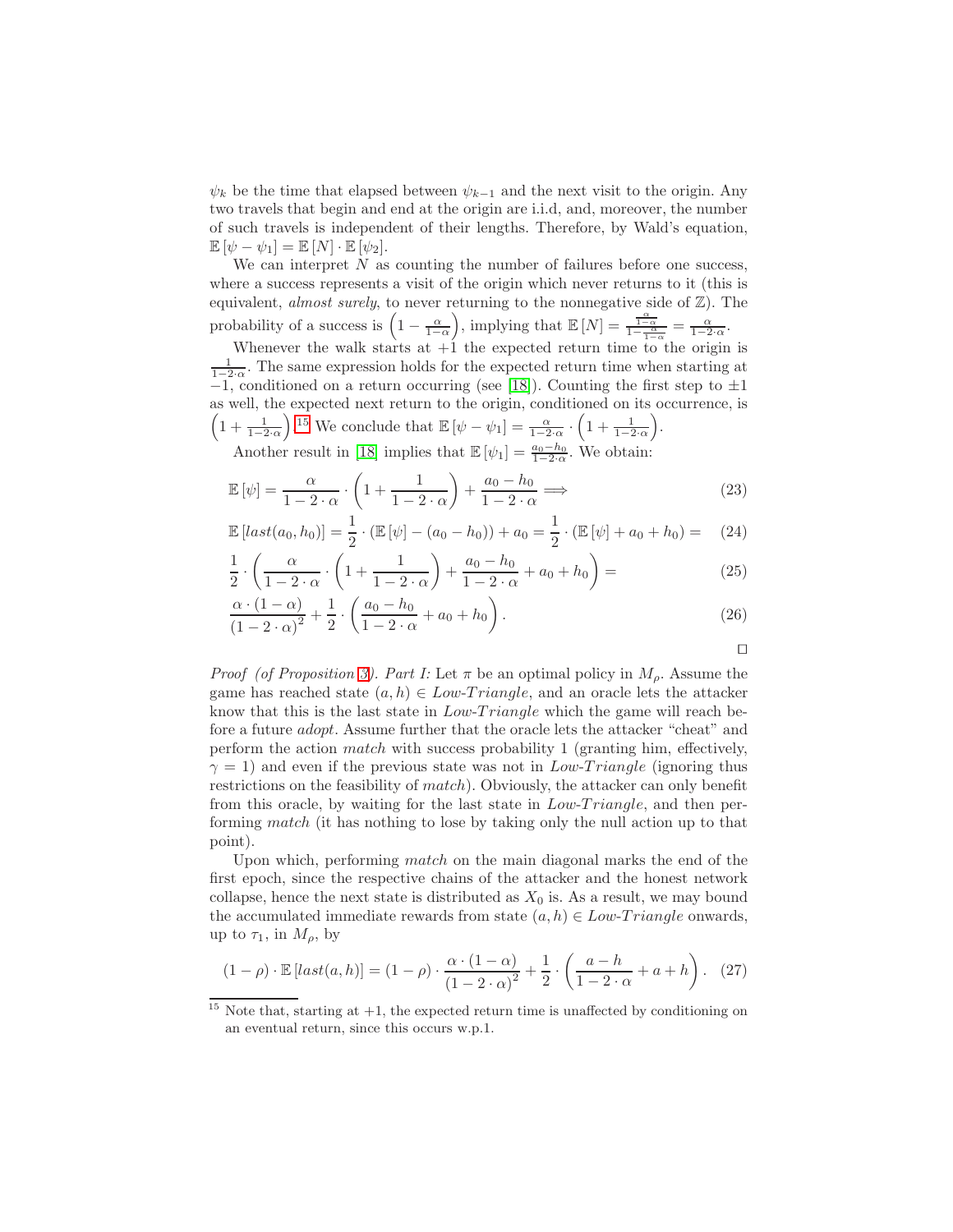This is precisely the reward given in state  $(a, h) \in Low\text{-}Triangle$  with  $a = T$ , in the over-paying MDP  $N_{\rho}^{T}$ .

We follow the same approach to bound the accumulated rewards from states  $(a, h) \notin Low-Triangle$ . Assume that the oracle tells the attacker whether it will ever return to the main diagonal (without adopting first) or not. Clearly, if the oracle carries the negative message, the attacker is better off adopting right away, minimizing its negative reward.<sup>[16](#page-29-0)</sup> This will imply a reward of  $-\rho \cdot h$ . On the other hand, if the oracle says the process will eventually return to the main diagonal, the attacker is better off waiting for that event. If we denote by  $(a_0, a_a)$ the next arrival at  $Low-Triangle$  (which is necessarily on the main diagonal), then  $\mathbb{E}[a_0|\text{return occurs}] = \frac{h-a}{1-2\alpha}$  ([\[18\]](#page-21-4)).

Upon which the attacker's future rewards up to  $\tau_1$  are bounded from above by  $(1-\rho) \cdot \mathbb{E} [last(a_0, a_0)] = (1-\rho) \cdot \left( \frac{\alpha \cdot (1-\alpha)}{(1-2\alpha \cdot \alpha)^2} \right)$  $\left(\frac{\alpha\cdot(1-\alpha)}{(1-2\cdot\alpha)^2}+a_0\right)$ , by [\(22\)](#page-27-0). Since this is linear in  $a_0$ , we conclude that the expected reward from state  $(a, h) \notin Low\text{-}Triangle$ , conditioned on returning to the  $Low\text{-}Triangle$ , is upper bounded by  $(1 - \rho)$ . conditioned on returning to the Low-Triangle, is upper bounded by  $(1 - \rho) \cdot$ <br>  $\left( \alpha \cdot (1 - \alpha) + h - a \right)$  The probability of this quant is  $(\alpha/(1 - \alpha))^{h - a}$ . All in all the  $\frac{\alpha \cdot (1-\alpha)}{(1-2\cdot \alpha)^2} + \frac{h-a}{1-2\cdot \alpha}$ ). The probability of this event is  $(\alpha/(1-\alpha))^{h-a}$ . All in all, the attacker's rewards from state  $(a, h) \notin Low\text{-}Triangle$  onward are upper bounded by

<span id="page-29-1"></span>
$$
\left(1 - \left(\frac{\alpha}{1-\alpha}\right)^{h-a}\right) \cdot (-\rho \cdot h) + \left(\frac{\alpha}{1-\alpha}\right)^{h-a} \cdot (1-\rho) \cdot \left(\frac{\alpha \cdot (1-\alpha)}{(1-2 \cdot \alpha)^2} + \frac{h-a}{1-2 \cdot \alpha}\right).
$$
\n(28)

This, again, is exactly the reward given in the over-paying  $N_{\rho}^T$  when state  $(a, h) \notin$ Low-Triangle with  $h = T$  is reached. Part II: Recall the result of Lemma [8:](#page-23-1)

$$
v_{\rho}^{\pi} = \frac{(1-\rho) \cdot \mathbb{E}\left[R^{1,1}(\pi)\right] - \rho \cdot \mathbb{E}\left[R^{2,1}(\pi)\right]}{\mathbb{E}[\tau_1]}.
$$
 (29)

When the optimal (in  $M_{\rho}$ )  $\pi$  is applied in  $N_{\rho}^T$ , with an *adopt* in the truncating states, the expected epoch time cannot be greater. Therefore, if  $v_{\rho}^{\pi} = v_{\rho}^* \geq 0$ , this transformation can only increase  $v_\rho^{\pi}$ . We conclude that if  $\pi$  is optimal policy in  $M_{\rho}$ , then the expected average value of (the truncated version of)  $\pi$  in  $N_{\rho}^T$ upper bounds  $v_{\rho}^{\pi} = v_{\rho}^*$ . An optimal policy of  $N_{\rho}^T$  can only do better, hence  $u_\rho^T$ \*  $\geq v_{\rho}^*$ , which concludes the involved part of the proof. Part III: That  $v_{\rho}^* \geq v_{\rho}^T$ \* is trivial, since any policy that is feasible in  $M_{\rho}^T$  is

feasible in  $M_{\rho}$ , and the rewards are identical. Finally, we show that  $u_{\rho}^{T^*} \searrow v_{\rho}^T$ . First, observe that the reward from visiting a state  $(a, h) \notin Low\text{-}Triangle$ , given in [\(28\)](#page-29-1), converges to  $\rho \cdot h$ . Thus, as T goes to infinity, the reward from these states in  $N_{\rho}^{T}$  converges to that of  $M_{\rho}^{T}$ . On the other hand, the probability to

<span id="page-29-0"></span><sup>16</sup> Recall it is forced to adopt at *some* stage, as we've seen before.